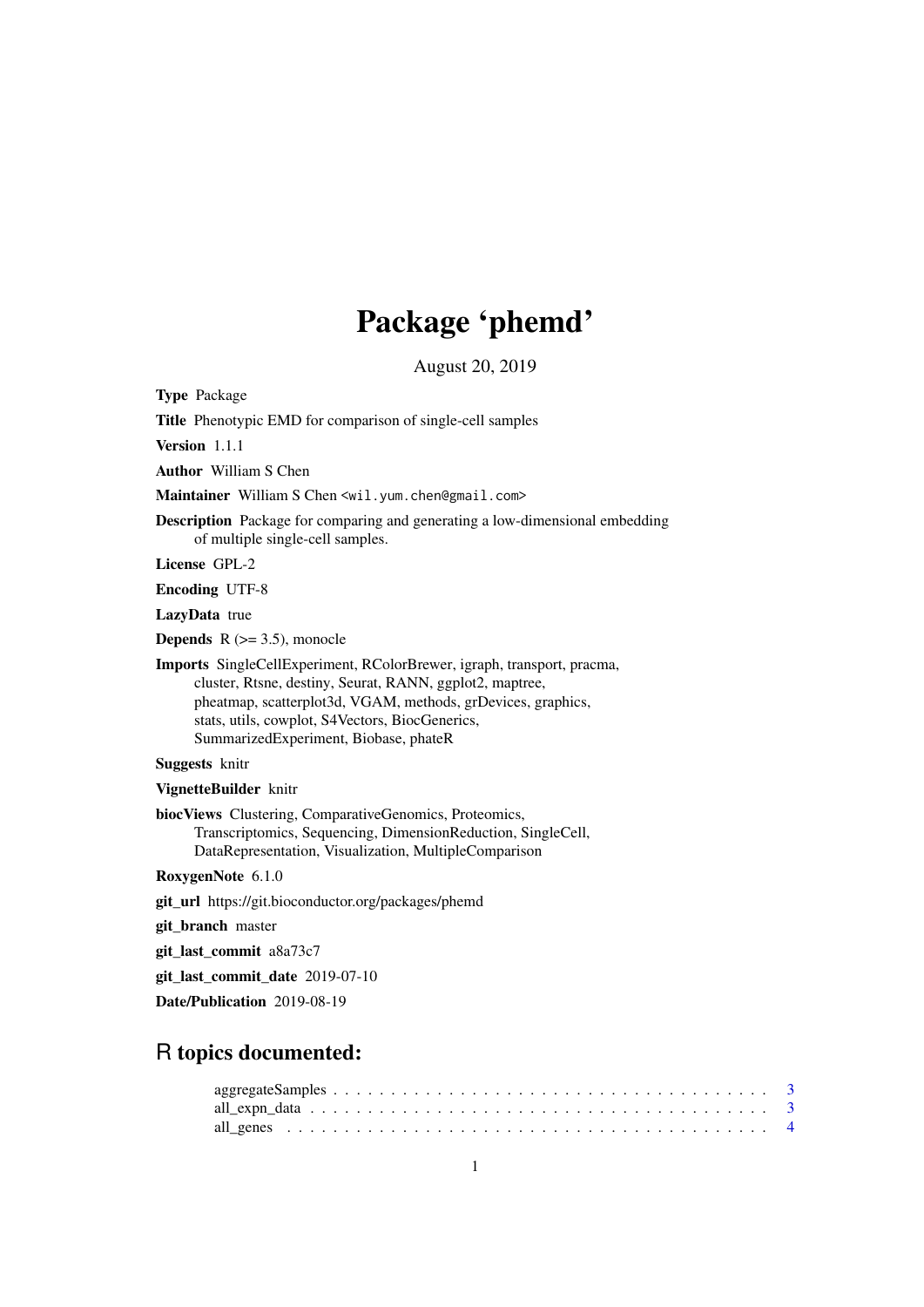|                      | 5              |
|----------------------|----------------|
|                      | 6              |
|                      | 6              |
|                      | $\overline{7}$ |
|                      | $\overline{7}$ |
|                      | 8              |
|                      | 9              |
| 10                   |                |
| 10                   |                |
| 11                   |                |
| 12                   |                |
| 13                   |                |
| 14                   |                |
| 14                   |                |
| 15                   |                |
| 16                   |                |
| 17                   |                |
| 17                   |                |
| 18                   |                |
| 19                   |                |
| 19                   |                |
| 20                   |                |
| 21                   |                |
| 21                   |                |
| 22                   |                |
| 24                   |                |
| 25                   |                |
| 26                   |                |
| 28                   |                |
|                      |                |
|                      |                |
|                      |                |
|                      |                |
| 31                   |                |
| 32                   |                |
| 33<br>selected genes |                |
| 33                   |                |
| 34                   |                |
| 35                   |                |
| 35<br>sNames         |                |
|                      | 36             |
| 36                   |                |
| 37                   |                |
|                      |                |

 $\overline{c}$ 

**Index**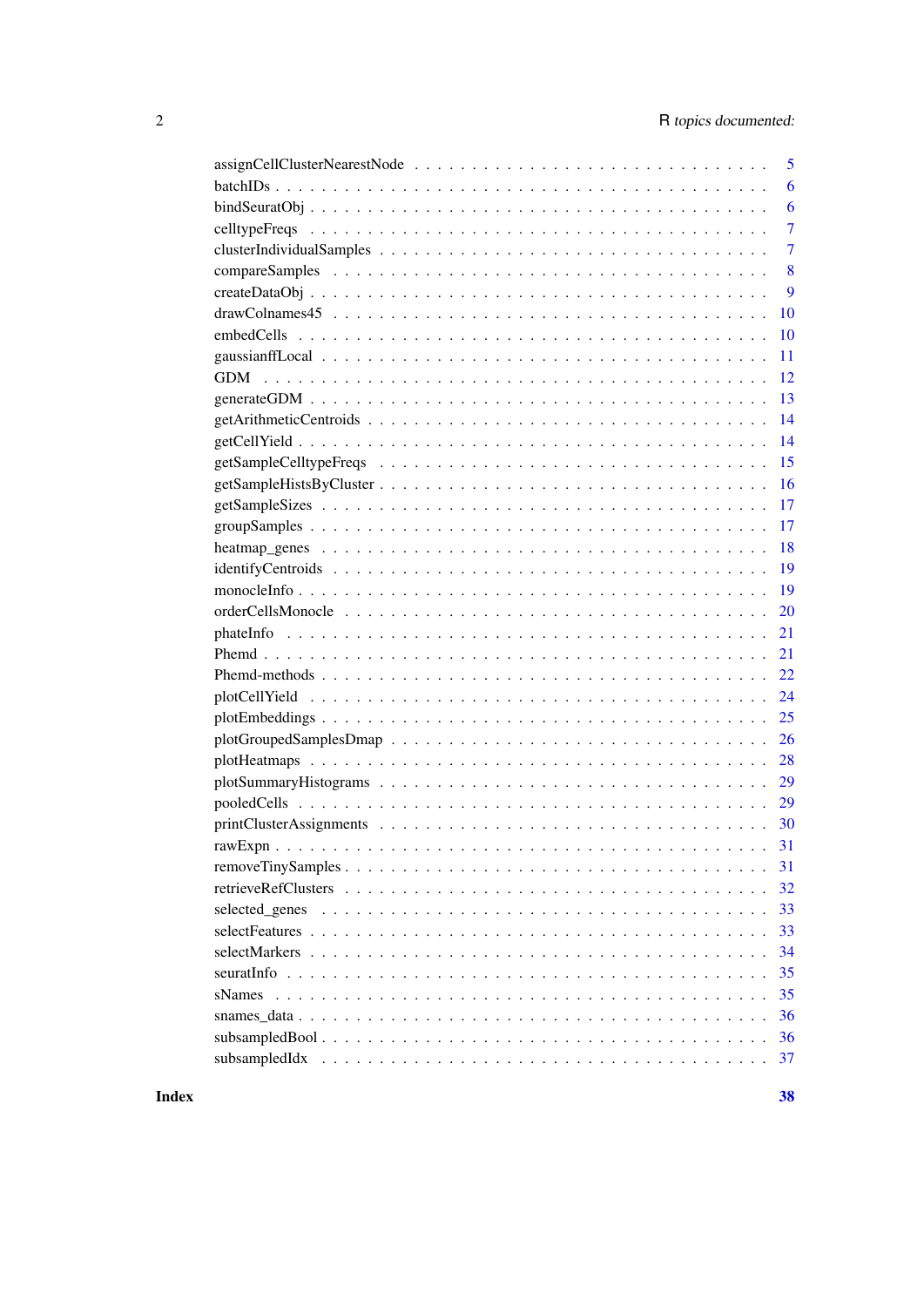<span id="page-2-0"></span>aggregateSamples *Aggregate expression data from all samples*

#### Description

Takes initial Phemd object and returns object with additional data frame in slot @data\_aggregate containing cells aggregated from all samples (to be used for further analyses e.g. Monocle 2 trajectory building / pseudotime mapping / cell clustering)

# Usage

aggregateSamples(obj, max\_cells = 12000)

#### Arguments

| obi       | 'Phemd' object containing raw expression data and associated metadata                                       |
|-----------|-------------------------------------------------------------------------------------------------------------|
| max cells | Maximum number of cells across all samples to be included in final matrix on<br>which Monocle 2 will be run |

#### Details

Subsamples cells as necessary based on max\_cells. If subsampling is performed, an equal number of cells are subsampled from each sample

#### Value

Same as input 'Phemd' object with additional slot 'data\_aggregate' containing aggregated expression data (num\_markers x num\_cells)

#### Examples

```
my_phemdObj <- createDataObj(all_expn_data, all_genes, as.character(snames_data))
my_phemdObj_lg <- removeTinySamples(my_phemdObj, 10)
my_phemdObj_lg <- aggregateSamples(my_phemdObj_lg, max_cells=1000)
```
all\_expn\_data *Single-cell RNA-seq expression data for melanoma samples*

# Description

This dataset contains normalized single-cell RNA-seq expression data for 19 melanoma samples (immune cells).

# Usage

data(all\_expn\_data)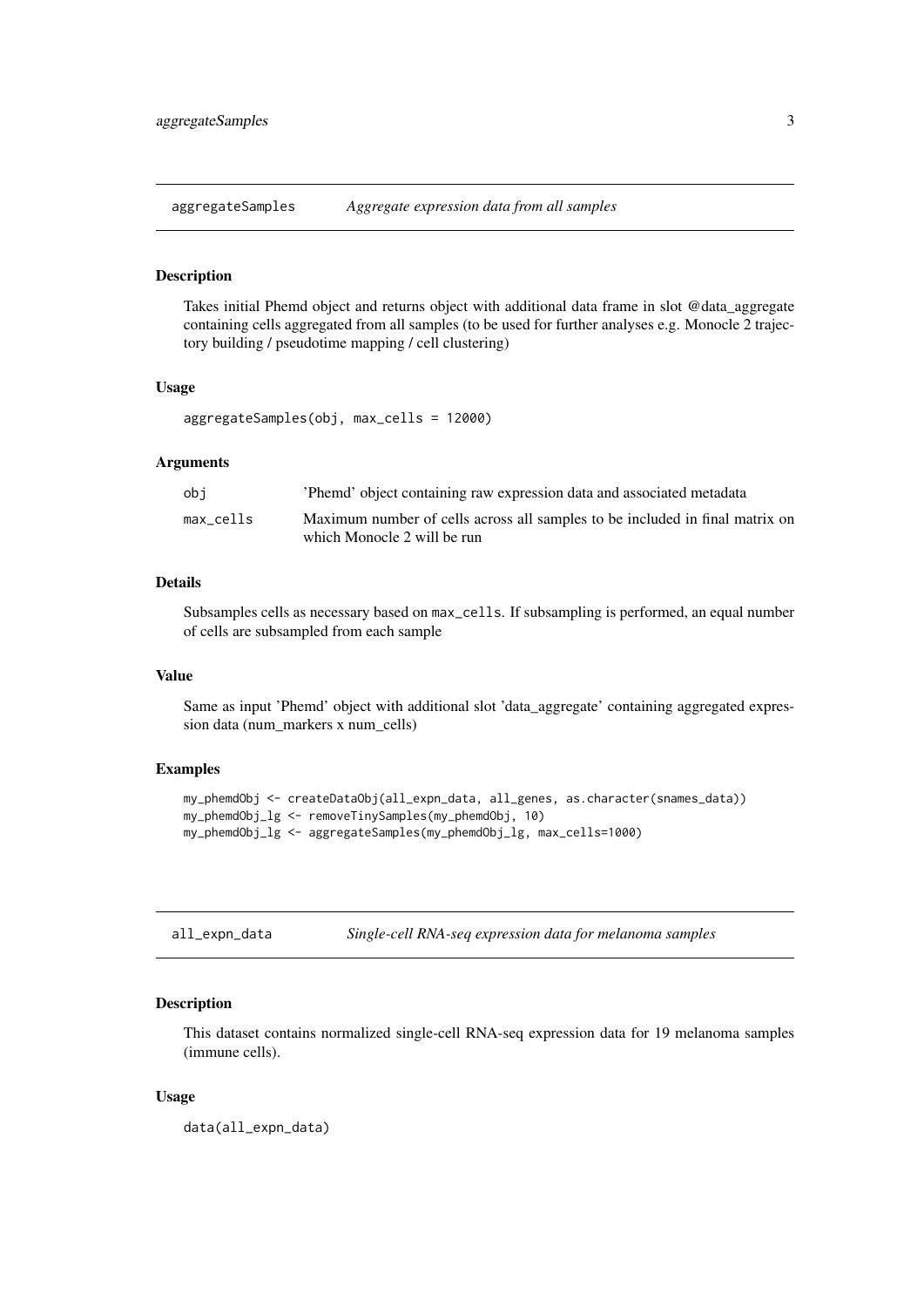# <span id="page-3-0"></span>Format

A list of length 19 with each element representing a distinct sample. Each list element (sample) is a matrix with dimension num\_genes x num\_cells.

#### Source

https://www.ncbi.nlm.nih.gov/geo/query/acc.cgi?acc=GSE72056

# References

Tirosh, I. et al. Dissecting the multicellular ecosystem of metastatic melanoma by single-cell RNAseq. Science 352, 189–196 (2016)

| all_genes | All genes included in (subsampled) melanoma single-cell RNA-seq ex- |
|-----------|---------------------------------------------------------------------|
|           | <i>pression data</i>                                                |

# Description

This object contains 100 genes measured in melanoma single-cell RNA-seq expression data.

# Usage

data(all\_genes)

# Format

Vector of length 100 representing row names of each matrix in melanoma expression dataset

# Source

https://www.ncbi.nlm.nih.gov/geo/query/acc.cgi?acc=GSE72056

## References

Tirosh, I. et al. Dissecting the multicellular ecosystem of metastatic melanoma by single-cell RNAseq. Science 352, 189–196 (2016)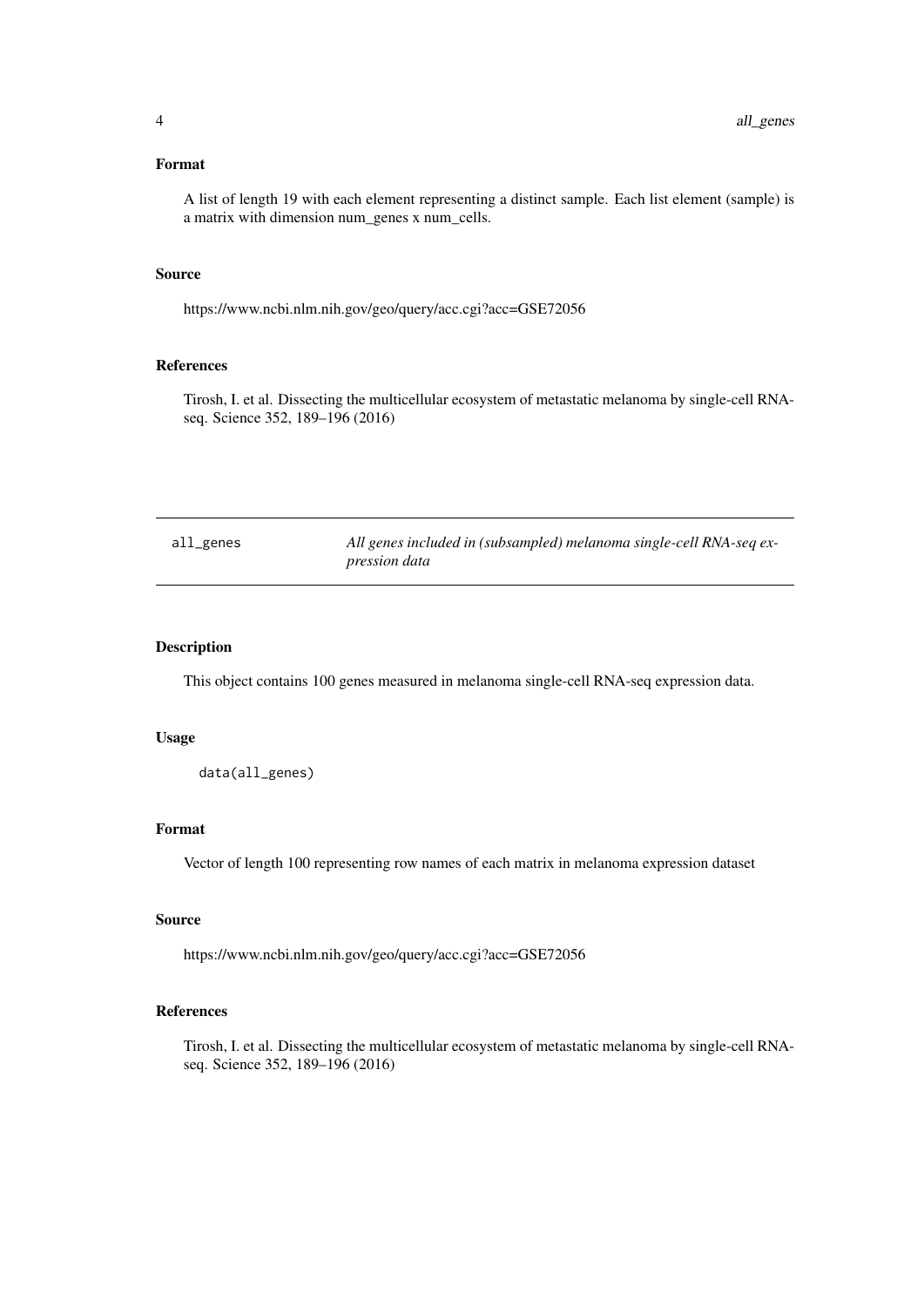<span id="page-4-0"></span>assignCellClusterNearestNode

*Assign cells to a reference cell subtype*

#### Description

Assigns each cell in cur\_cells to a cluster based on nearest cell in Monocle 2 tree

#### Usage

```
assignCellClusterNearestNode(cur_cells, ref_cells, ref_cell_labels,
 cell_model = c("monocle2", "seurat", "phate"))
```
# Arguments

| cur_cells       | Matrix of cells to be assigned to clusters (Dim: num cells x num markers)                        |
|-----------------|--------------------------------------------------------------------------------------------------|
| ref cells       | Matrix of cells used to build reference Monocle 2 tree (Dim: num_monocle_cells<br>x num markers) |
| ref_cell_labels |                                                                                                  |
|                 | Vector of length num monocle cells containing Monocle 2 cell branch assign-<br>ments             |
| cell_model      | Either "monocle2", "seurat", or "phate" depending on method used to model cell<br>state space    |

# Details

Private method (not exported in namespace). Uses RANN package for fast knn search

#### Value

Vector of length num\_cells representing cluster assignments for each cell in cur\_cells

## Examples

```
## Not run:
cur_cells_cluster_labels <- assignCellClusterNearestNode(cur_cells_expn_data,
clustered_cells_expn_data, clustered_cells_cluster_labels, cell_model='monocle2')
```
## End(Not run)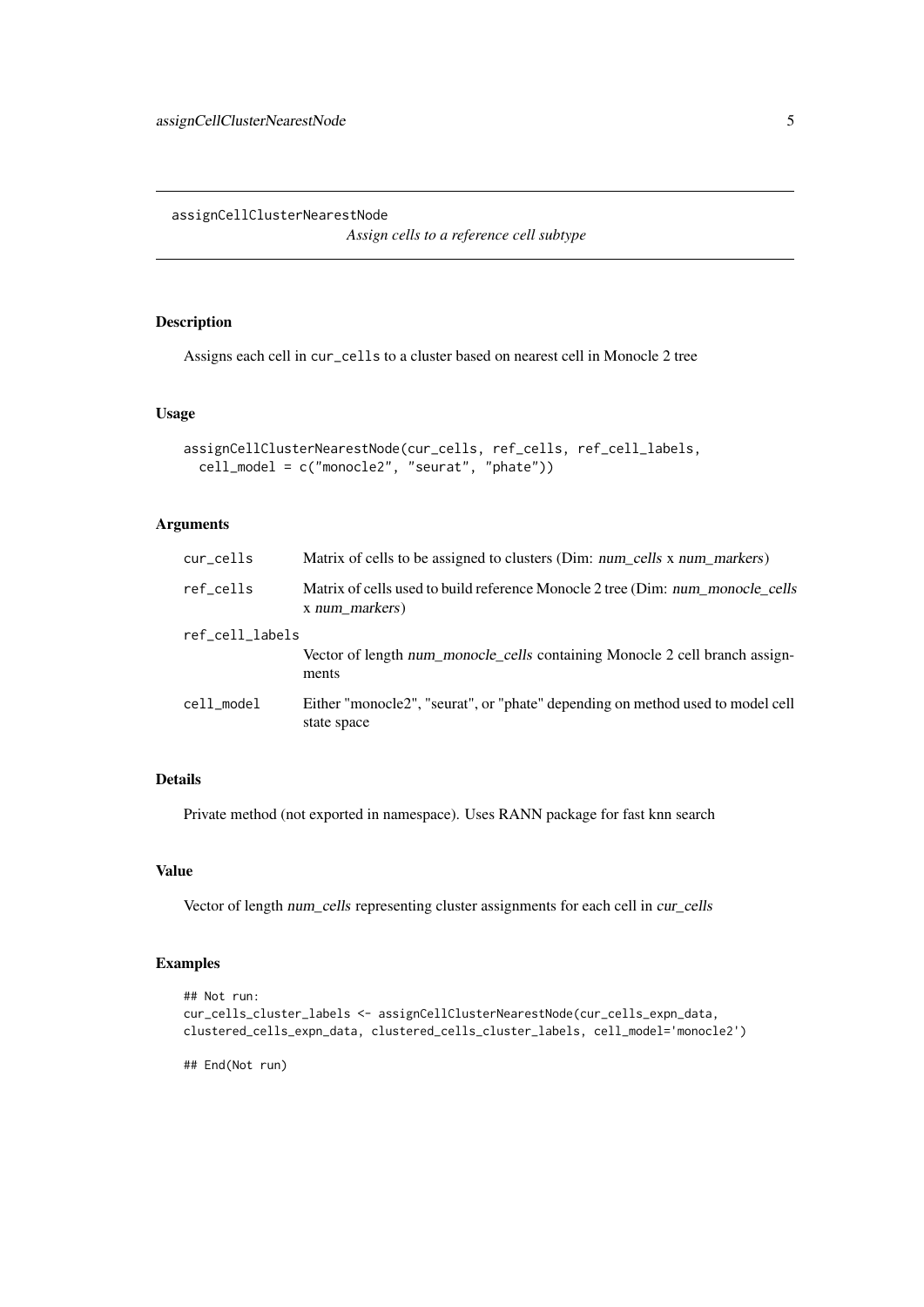<span id="page-5-0"></span>

#### Description

Accessor function for batch ID for each sample

# Usage

batchIDs(obj)

# Arguments

obj Phemd object

# Value

Vector of length num\_samples representing the experiment (batch) in which the sample was profiled

# Examples

```
phemdObj <- createDataObj(all_expn_data, all_genes, as.character(snames_data))
batch_metadata <- batchIDs(phemdObj)
```

| bindSeuratObj |  | Attach 'Seurat' object to 'Phemd' object |  |
|---------------|--|------------------------------------------|--|
|               |  |                                          |  |

# Description

Allows user to attach batch-normalized reference cell data from Seurat into 'Phemd' object containing raw expression data and metadata

# Usage

```
bindSeuratObj(phemd_obj, seurat_obj, batch.colname = "plt")
```
# Arguments

| phemd_obj     | Phemd object initialized using createDataObj                       |
|---------------|--------------------------------------------------------------------|
| seurat_obi    | S4 'seurat' object containing batch-normalized reference cell data |
| batch.colname | Name of column in Seurat object that denotes batch ID              |

# Value

'Phemd' object containing with attached Seurat object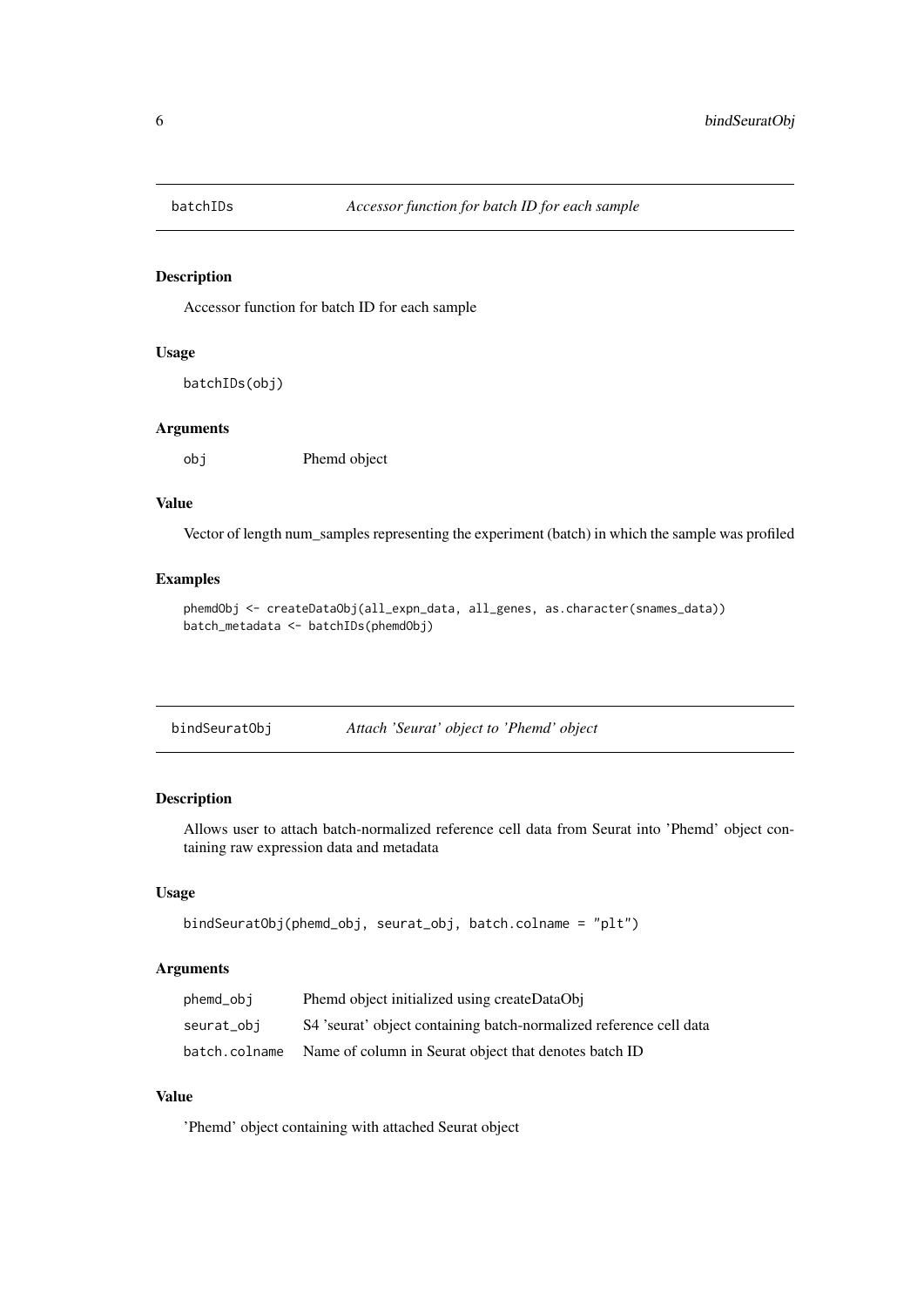#### <span id="page-6-0"></span>celltypeFreqs 7

#### Examples

```
my_phemdObj <- createDataObj(all_expn_data, all_genes, as.character(snames_data))
my_seuratObj <- Seurat::CreateSeuratObject(counts = t(all_expn_data[[1]]), project = "A")
my_seuratObj <- Seurat::FindVariableFeatures(object = my_seuratObj)
my_seuratObj <- Seurat::ScaleData(object = my_seuratObj, do.scale=FALSE, do.center=FALSE)
my_seuratObj <- Seurat::RunPCA(object = my_seuratObj, pc.genes = colnames(all_expn_data[[1]]), do.print = FALS
my_seuratObj <- Seurat::FindNeighbors(my_seuratObj, reduction = "pca", dims.use = 1:10)
my_seuratObj <- Seurat::FindClusters(my_seuratObj, resolution = 0.6, print.output = 0, save.SNN = TRUE)
my_phemdObj <- bindSeuratObj(my_phemdObj, my_seuratObj)
```
celltypeFreqs *Accessor function for cell subtype distribution for each sample*

#### Description

Accessor function for cell subtype distribution for each sample

#### Usage

celltypeFreqs(obj)

#### Arguments

obj Phemd object

# Value

Matrix representing cell subtype relative frequencies for each sample (num\_samples x num\_genes)

#### Examples

```
phemdObj <- createDataObj(all_expn_data, all_genes, as.character(snames_data))
celltype_weights <- celltypeFreqs(phemdObj)
```
clusterIndividualSamples

*Computes cell subtype abundances for each sample*

#### Description

Takes as input a Phemd object with all single-cell expression data of all single-cell samples in @data slot and cell-state embedding generated by embedCells. Returns updated object with cell subtype frequencies of each sample that may be retrieved by the 'celltypeFreqs' accessor function.

#### Usage

```
clusterIndividualSamples(obj, verbose = FALSE,
  cell_model = c("monocle2", "seurat", "phate"))
```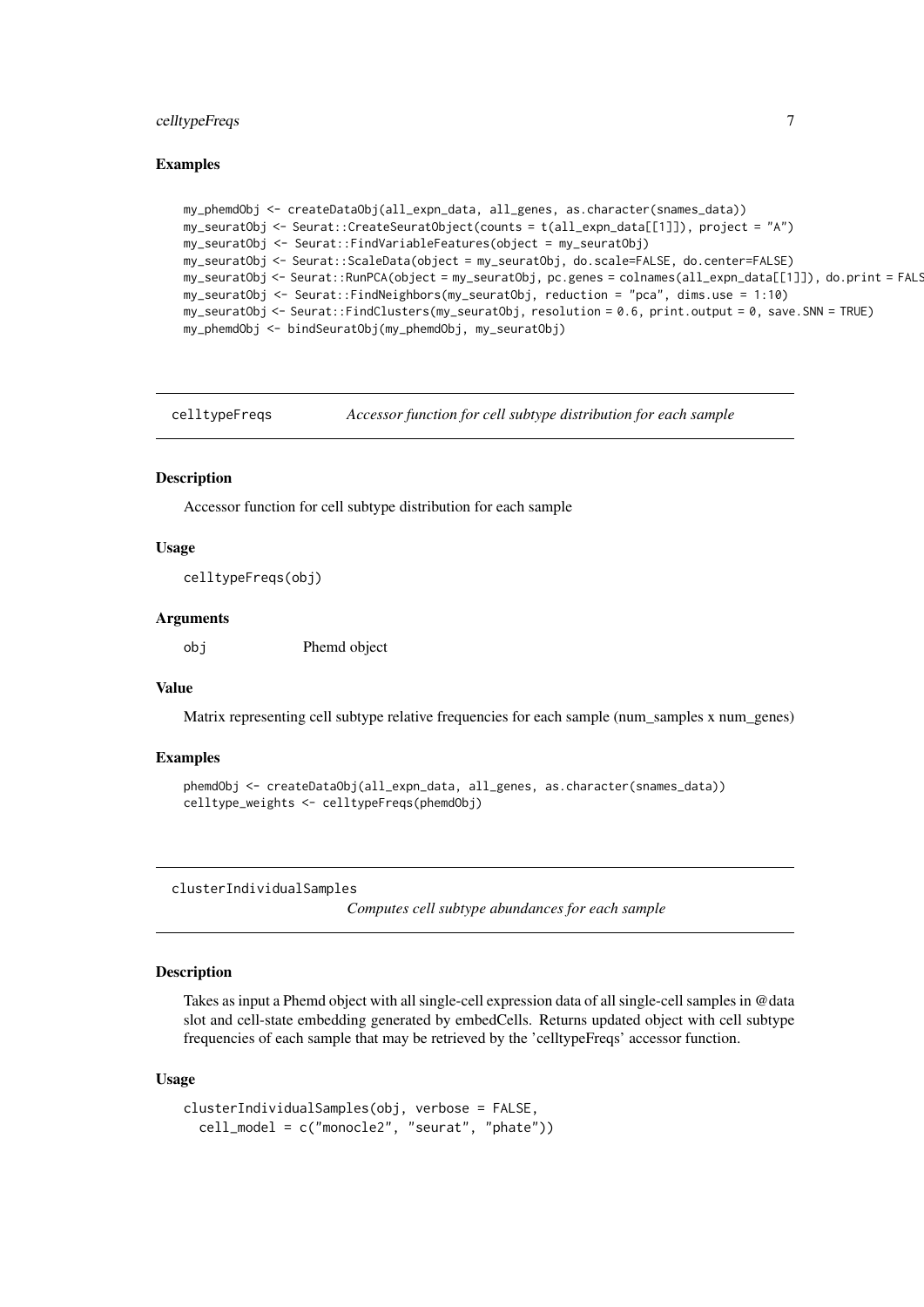## <span id="page-7-0"></span>Arguments

| obi        | Phemd' object containing single-cell expression data of all samples in @data<br>slot and cell-state embedding object generated and stored using the embedCells<br>function. |
|------------|-----------------------------------------------------------------------------------------------------------------------------------------------------------------------------|
| verbose    | Boolean that determines whether progress (sequential processing of samples)<br>should be printed. FALSE by default                                                          |
| cell model | Either "monocle2", "seurat", or "phate" depending on method used to model cell<br>state space                                                                               |

# Details

embedCells (and orderCellsMonocle if using the Monocle2 embedding technique) needs to be called before calling this function.

## Value

'Phemd' object with cell subtype frequencies of each sample that can be retrieved using the 'celltypeFreqs' accessor function

## Examples

```
my_phemdObj <- createDataObj(all_expn_data, all_genes, as.character(snames_data))
my_phemdObj_lg <- removeTinySamples(my_phemdObj, 10)
my_phemdObj_lg <- aggregateSamples(my_phemdObj_lg, max_cells=1000)
my_phemdObj_monocle <- embedCells(my_phemdObj_lg, data_model = 'gaussianff', sigma=0.02, maxIter=2)
my_phemdObj_monocle <- orderCellsMonocle(my_phemdObj_monocle)
my_phemdObj_final <- clusterIndividualSamples(my_phemdObj_monocle)
```

| compareSamples |                 |  | Computes EMD distance matrix representing pairwise dissimilarity |  |
|----------------|-----------------|--|------------------------------------------------------------------|--|
|                | between samples |  |                                                                  |  |

# Description

Takes as input a Phemd object with cell subtype relative frequencies for each sample in @data\_cluster\_weights slot and ground distance matrix (representing cell subtype pairwise dissimilarity) in @emd\_dist\_mat slot. Returns distance matrix representing pairwise dissimilarity between samples

#### Usage

```
compareSamples(obj)
```
# Arguments

obj 'Phemd' object containing cell subtype relative frequencies for each sample in @data\_cluster\_weights slot and ground distance matrix (representing cell subtype dissimilarity) in @emd\_dist\_mat slot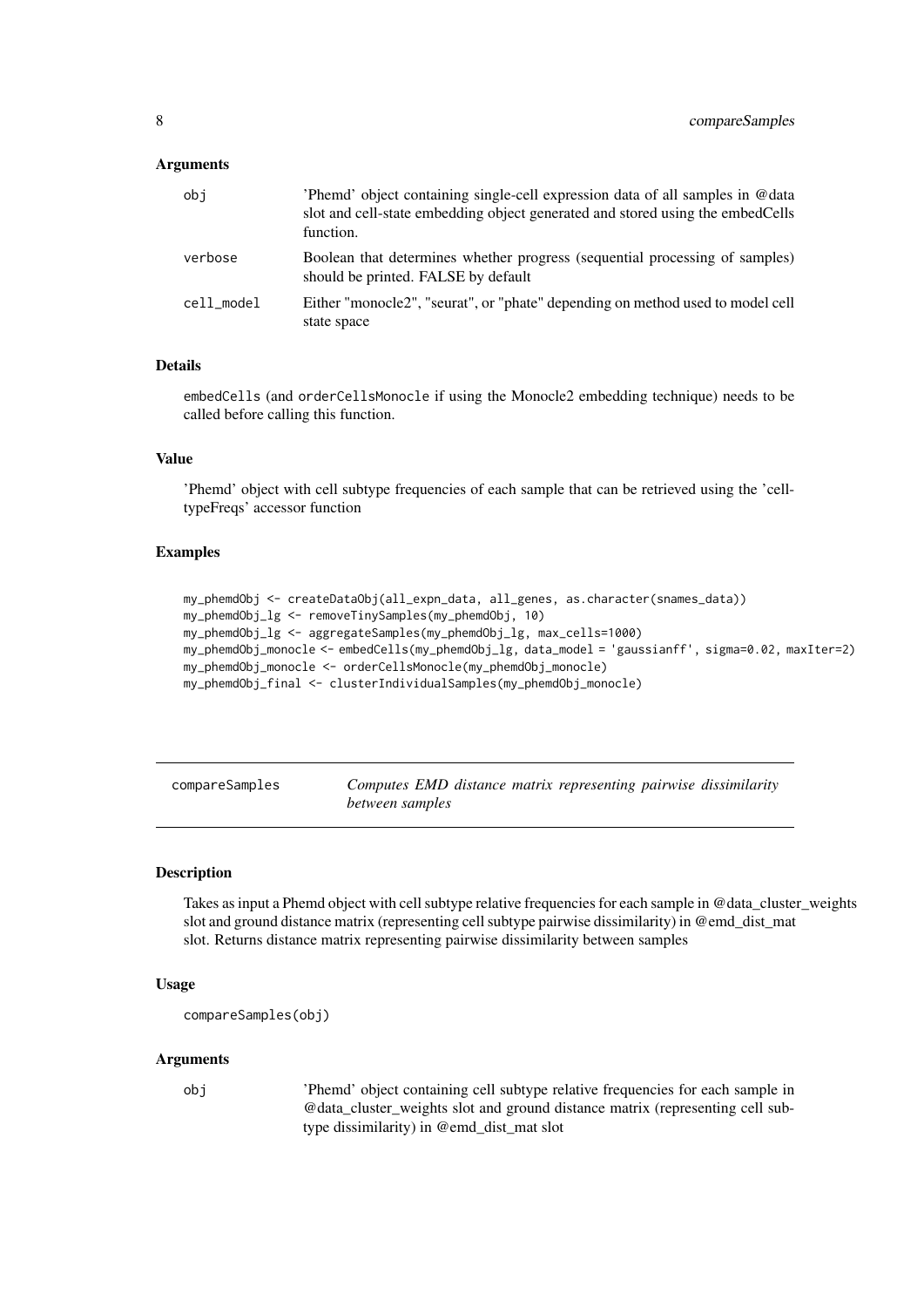#### <span id="page-8-0"></span>createDataObj 9

#### Details

Requires 'transport' and 'pracma' packages

#### Value

Distance matrix of dimension num\_samples x num\_samples representing pairwise dissimilarity between samples

#### Examples

```
my_phemdObj <- createDataObj(all_expn_data, all_genes, as.character(snames_data))
my_phemdObj_lg <- removeTinySamples(my_phemdObj, 10)
my_phemdObj_lg <- aggregateSamples(my_phemdObj_lg, max_cells=1000)
my_phemdObj_monocle <- embedCells(my_phemdObj_lg, data_model = 'gaussianff', sigma=0.02, maxIter=2)
my_phemdObj_monocle <- orderCellsMonocle(my_phemdObj_monocle)
my_phemdObj_final <- clusterIndividualSamples(my_phemdObj_monocle)
my_phemdObj_final <- generateGDM(my_phemdObj_final)
my_EMD_mat <- compareSamples(my_phemdObj_final)
```
createDataObj *Create 'Phemd' object*

#### Description

Wrapper function to create 'Phemd' object containing raw expression data and metadata

#### Usage

```
createDataObj(data, markers, snames, datatype = "list",
 valtype = "counts")
```
#### Arguments

| data     | List of length num samples containing expression data; each element is of size<br>num_cells x num_markers. Alternately a SingleCellExperiment object. |
|----------|-------------------------------------------------------------------------------------------------------------------------------------------------------|
| markers  | Vector containing marker names (i.e. column names of all_data)                                                                                        |
| snames   | Vector containing sample names (i.e. names of samples contained in all_data)                                                                          |
| datatype | Either "list" or "sce" (SingleCellExperiment with genes x cells)                                                                                      |
| valtype  | Type of assay data (i.e. "counts", "normcounts", "logcounts", "tpm", "cpm") if<br>datatype is "sce"                                                   |

## Details

Note that each element in list can have different number of rows (i.e. number of cells in each sample can vary).

#### Value

'Phemd' object containing raw multi-sample expression data and associated metadata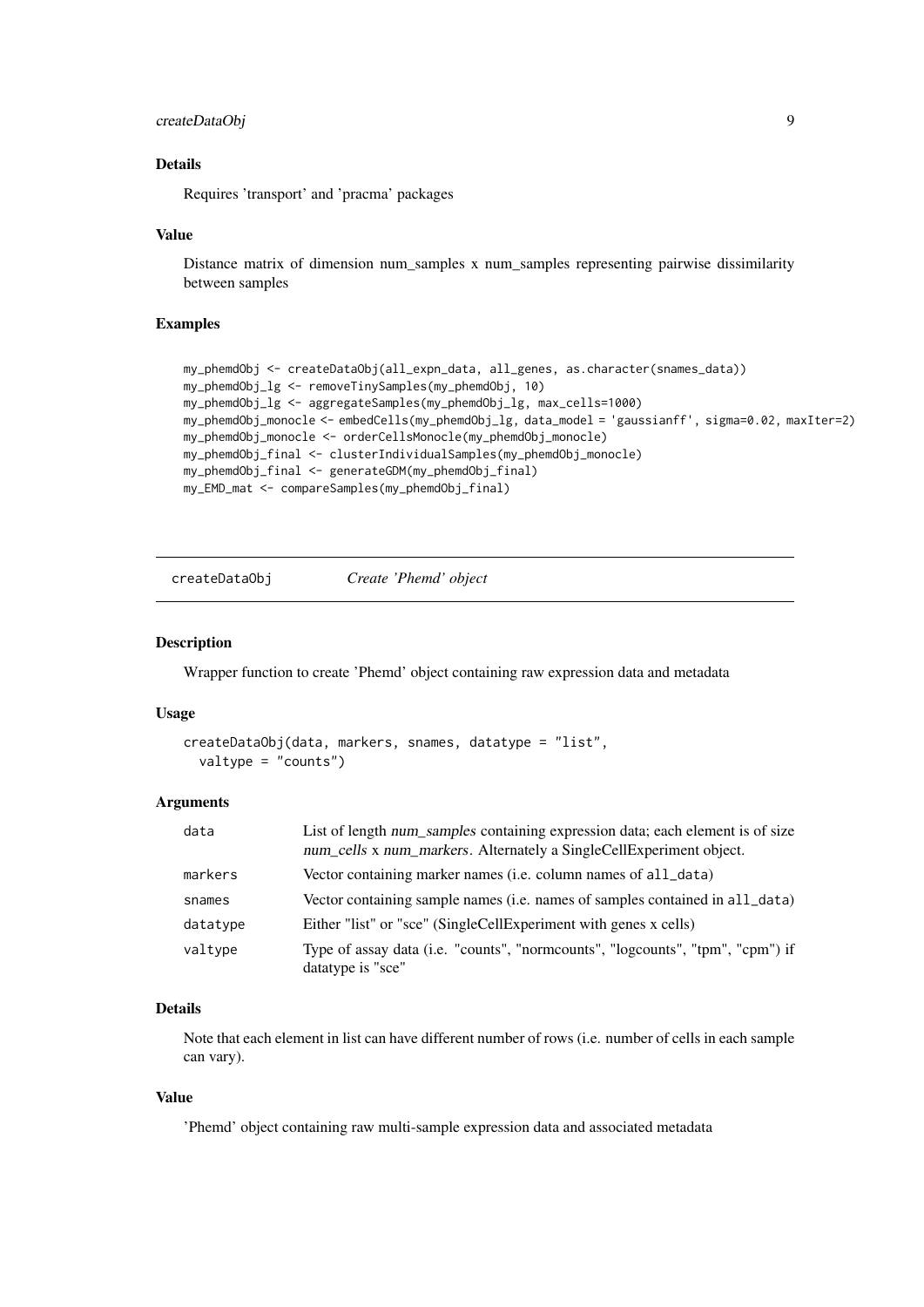# Examples

my\_phemdObj <- createDataObj(all\_expn\_data, all\_genes, as.character(snames\_data))

drawColnames45 *Rotates heatmap marker labels 45 degrees*

## Description

Overwrites default draw\_colnames in the pheatmap package

#### Usage

drawColnames45(coln, gaps, ...)

# Arguments

| coln                    | Column names                               |
|-------------------------|--------------------------------------------|
| gaps                    | Spacing of labels                          |
| $\cdot$ $\cdot$ $\cdot$ | Additional parameters to be passed to gpar |

## Details

To be used with pheatmap plotting function; not to be called directly. Thanks to Josh O'Brien at http://stackoverflow.com/questions/15505607

#### Value

Formatted marker labels in heatmap

#### Examples

#Not to be called directly

embedCells *Generate cell-state embedding*

# Description

Takes as input a Phemd object with aggregated data and returns updated object containing cell-state embedding

# Usage

```
embedCells(obj, cell_model = c("monocle2", "seurat", "phate"),
 data_model = "negbinomial_sz", phate_ncluster = 8,
 phate_cluster_seed = NULL, ...)
```
<span id="page-9-0"></span>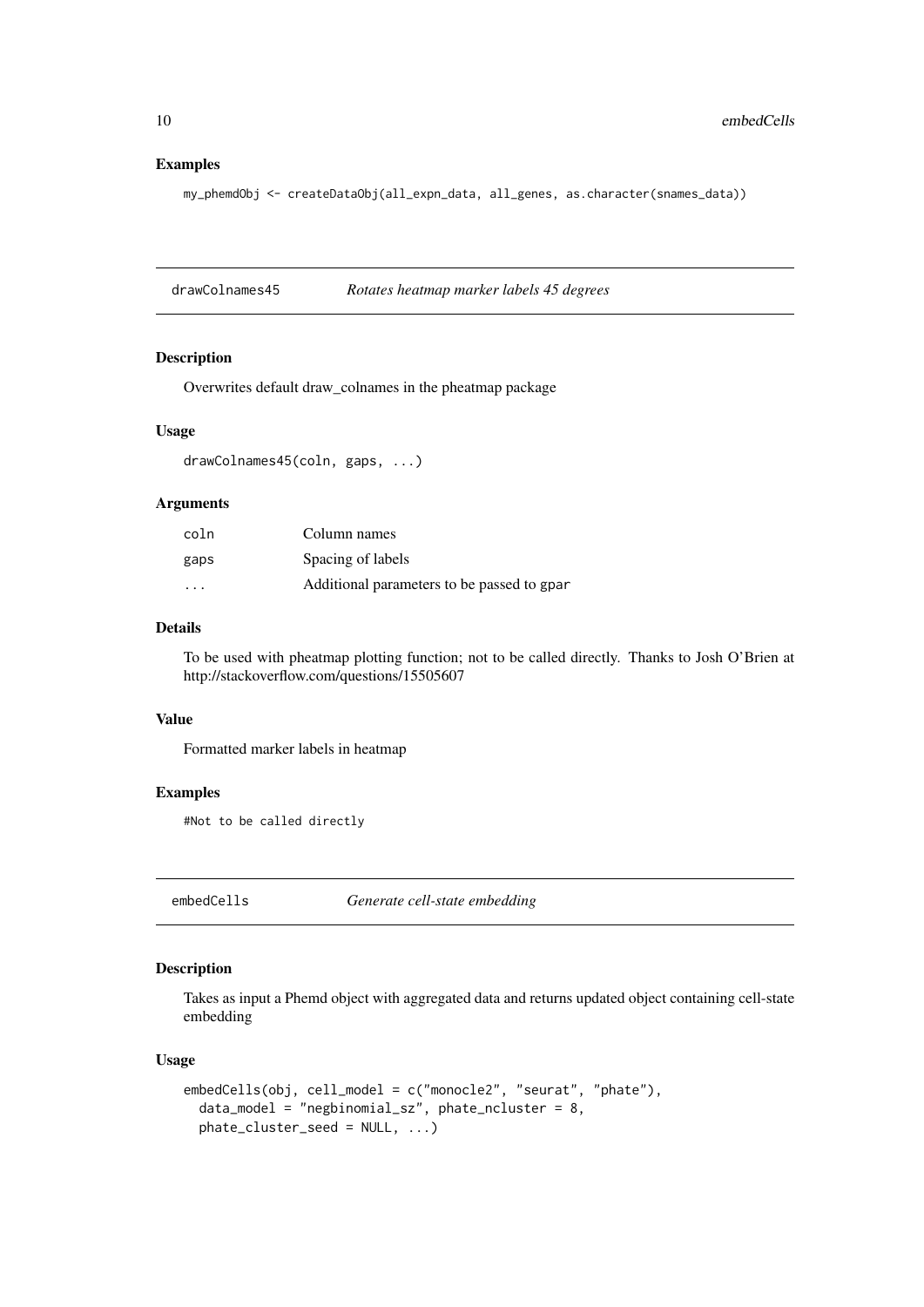#### <span id="page-10-0"></span>Arguments

| obj                | 'Phemd' object containing aggregated data                                                                                                                                                                                                                                                                                          |  |  |  |  |  |  |  |
|--------------------|------------------------------------------------------------------------------------------------------------------------------------------------------------------------------------------------------------------------------------------------------------------------------------------------------------------------------------|--|--|--|--|--|--|--|
| cell_model         | Method to use to generate cell-state embedding. Currently supports "phate"<br>and "monocle2". If using the Seurat to model the cell-state space, please iden-<br>tify cell subtypes as outlined in the Seurat software package and then use the<br>bindSeuratObj function.                                                         |  |  |  |  |  |  |  |
| data_model         | Only relevant if cell_model = "monocle2". One of the following: 'negbino-<br>mial_sz', 'negbinomial', 'tobit', 'uninormal', 'gaussianff'. See "Family Func-<br>tion" table at the following link for more details on selecting the proper one.<br>http://cole-trapnell-lab.github.io/monocle-release/docs/#getting-started-with-mo |  |  |  |  |  |  |  |
|                    | phate_ncluster Only relevant if cell_model = "phate". Number of cell state clusters to return<br>when using PHATE                                                                                                                                                                                                                  |  |  |  |  |  |  |  |
| phate_cluster_seed |                                                                                                                                                                                                                                                                                                                                    |  |  |  |  |  |  |  |
|                    | Only relevant if cell_model = "phate". Seed to use when performing cell state<br>clustering (optional)                                                                                                                                                                                                                             |  |  |  |  |  |  |  |
| .                  | Additional parameters to be passed to reduceDimension function for Monocle<br>or phate function for PHATE                                                                                                                                                                                                                          |  |  |  |  |  |  |  |

# Details

aggregateSamples needs to be called before running this function.

#### Value

Same as input 'Phemd' object containing additional cell-state embedding object

#### Examples

```
my_phemdObj <- createDataObj(all_expn_data, all_genes, as.character(snames_data))
my_phemdObj_lg <- removeTinySamples(my_phemdObj, 10)
my_phemdObj_lg <- aggregateSamples(my_phemdObj_lg, max_cells=1000)
my_phemdObj_lg <- embedCells(my_phemdObj_lg, cell_model='monocle2', data_model = 'gaussianff', sigma=0.02, ma
```

| gaussianffLocal | Models expression data using generalized linear model with Gaussian |
|-----------------|---------------------------------------------------------------------|
|                 | error                                                               |

# Description

Useful for modeling pre-normalized single-cell expression data.

# Usage

```
gaussianffLocal(dispersion = 0, parallel = FALSE, zero = NULL)
```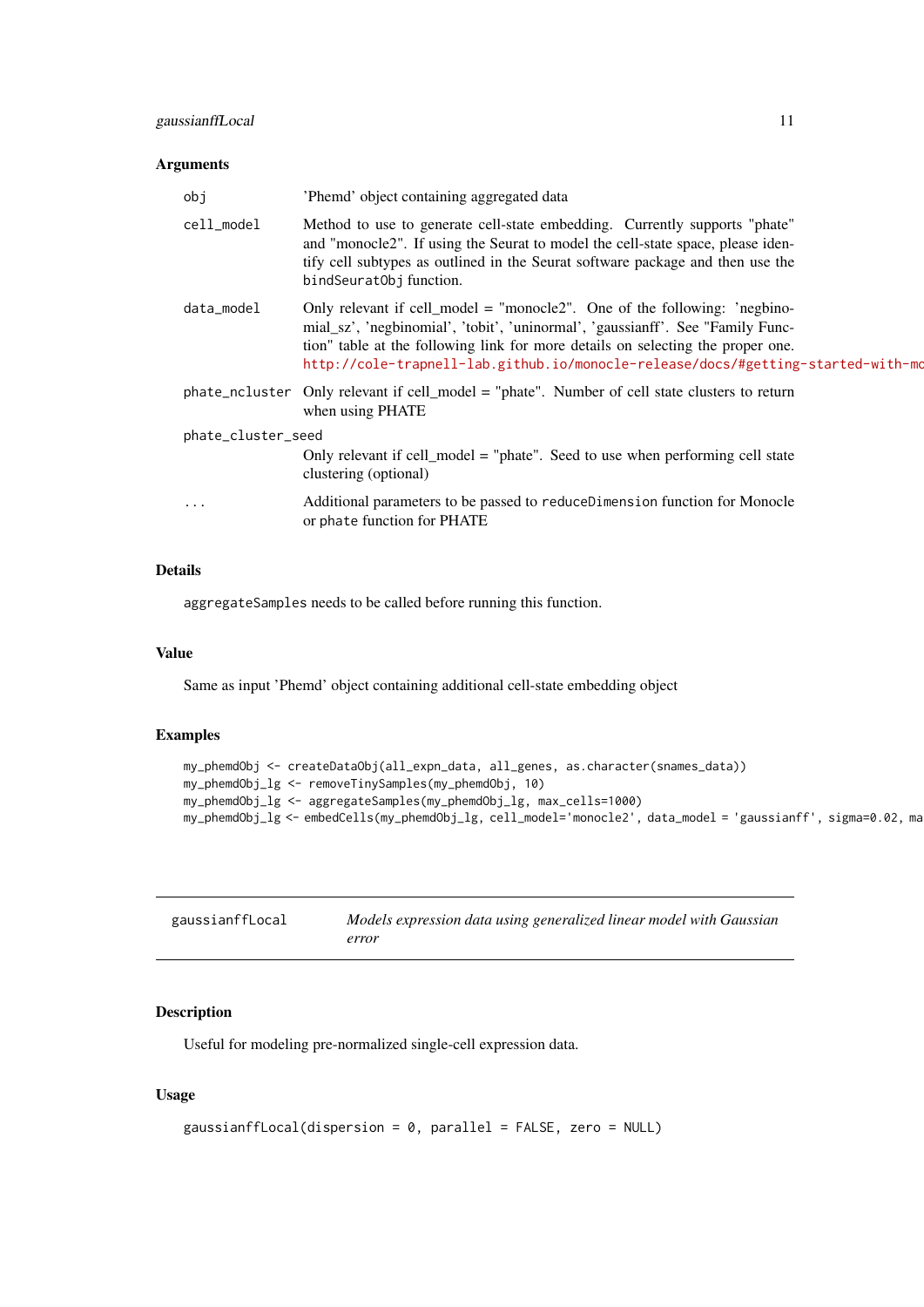# <span id="page-11-0"></span>Arguments

| dispersion | Dispersion parameter. If 0, then estimate as described in VGAM 1.0-5 docu-<br>mentation.                                                                                                                 |
|------------|----------------------------------------------------------------------------------------------------------------------------------------------------------------------------------------------------------|
| parallel   | A logical or formula. If a formula, the response of the formula should be a<br>logical and the terms of the formula indicates whether or not those terms are<br>parallel.                                |
| zero       | An integer-valued vector specifying which linear/additive predictors are mod-<br>elled as intercepts only. The values must be from the set 1M where Mis the<br>number of columns of the matrix response. |

# Details

Private method (not to be called by user directly). Requires VGAM package. Obtained from VGAM v1.0-5 (https://www.rdocumentation.org/packages/VGAM/versions/1.0-5/topics/gaussianff)

#### Value

Generalized linear model with Gaussian error

GDM *Accessor function for EMD ground distance matrix*

# Description

Accessor function for EMD ground distance matrix

## Usage

GDM(obj)

# Arguments

obj A Phemd object

#### Value

Sqaure matrix representing pairwise distances between cell subtypes

```
phemdObj <- createDataObj(all_expn_data, all_genes, as.character(snames_data))
gdm <- GDM(phemdObj)
```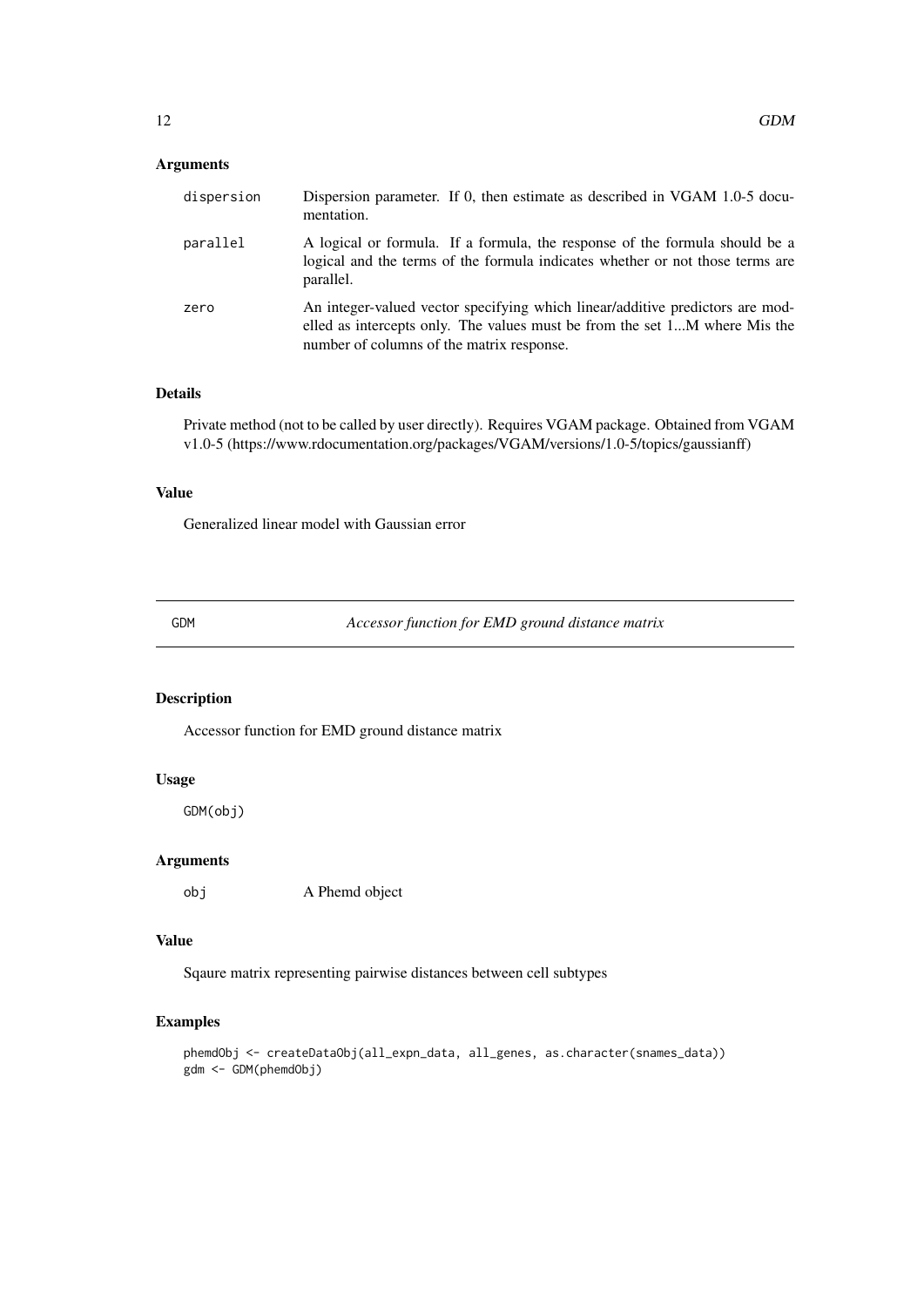<span id="page-12-0"></span>

#### Description

Takes as input a Phemd object containing cell-state embedding object. Returns updated object with ground distance matrix representing pairwise distances between distinct cell subtypes based on cell state embedding.

#### Usage

```
generateGDM(obj, cell_model = c("monocle2", "seurat", "phate"),
  expn_type = "reduced", ndim = 8)
```
## Arguments

| obi        | 'Phemd' object containing cell-state embedding object                                           |
|------------|-------------------------------------------------------------------------------------------------|
| cell_model | Method by which cell state was modeled (either "monocle2", "seurat", or "phate")                |
| expn_type  | Data type to use to determine cell-type dissimilarities                                         |
| ndim       | Number of embedding dimensions to be used for computing cell-type dissimi-<br>larity (optional) |

#### Details

embedCells and orderCellsMonocle need to be called before calling this function. Requires 'igraph' package

# Value

Phemd object with ground distance matrix (to be used in EMD computation) in @data\_cluster\_weights slot

```
my_phemdObj <- createDataObj(all_expn_data, all_genes, as.character(snames_data))
my_phemdObj_lg <- removeTinySamples(my_phemdObj, 10)
my_phemdObj_lg <- aggregateSamples(my_phemdObj_lg, max_cells=1000)
my_phemdObj_monocle <- embedCells(my_phemdObj_lg, data_model = 'gaussianff', sigma=0.02, maxIter=2)
my_phemdObj_monocle <- orderCellsMonocle(my_phemdObj_monocle)
my_phemdObj_final <- clusterIndividualSamples(my_phemdObj_monocle)
my_phemdObj_final <- generateGDM(my_phemdObj_final)
```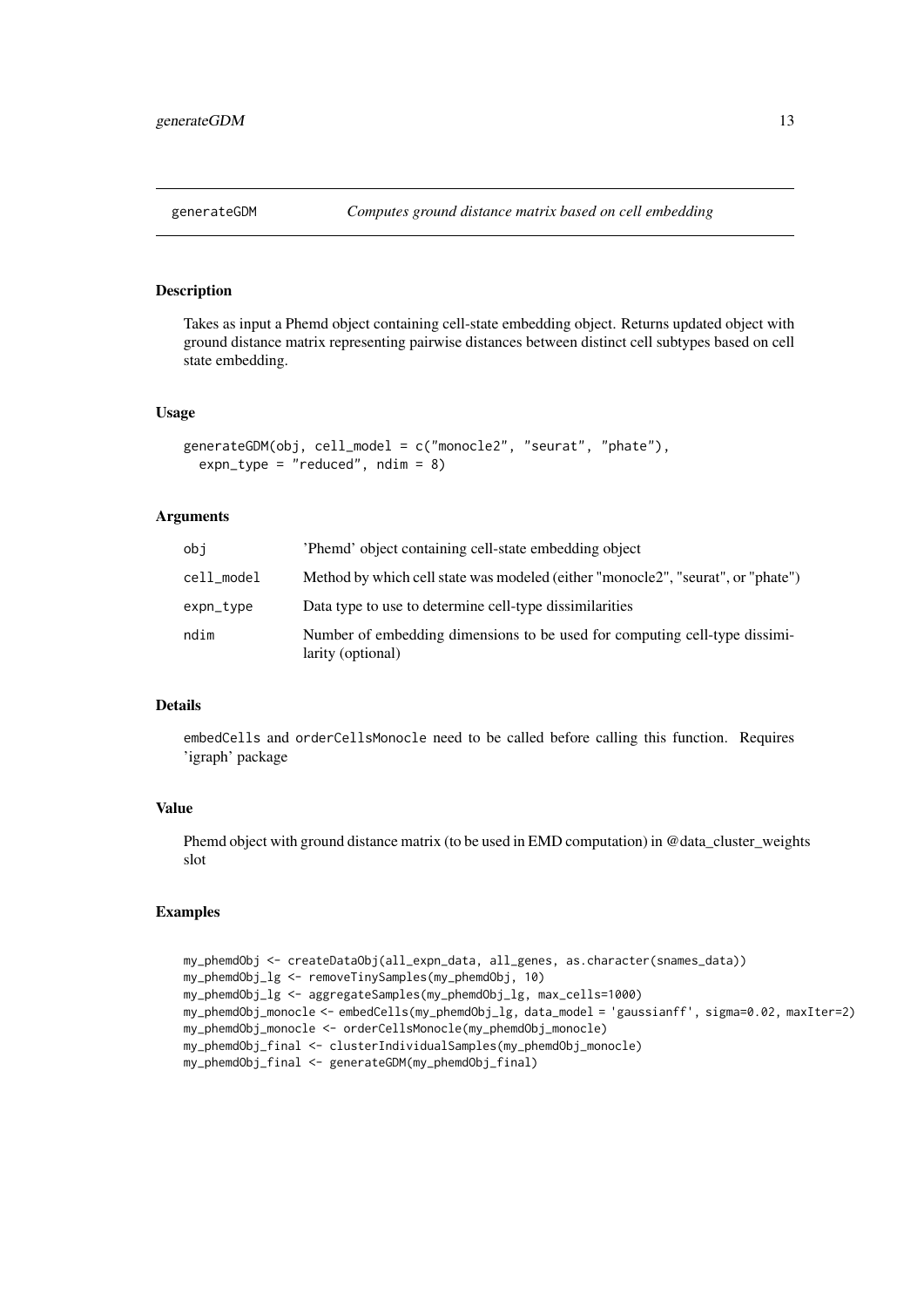```
getArithmeticCentroids
```
*Get arithmetic centroids (coordinates)*

## Description

Takes initial list and returns a matrix with row i representing the arithmetic centroid of cluster i

# Usage

```
getArithmeticCentroids(ref_clusters)
```
#### Arguments

ref\_clusters list containing each cluster of interest (each list element is a matrix of dimension num\_cells x num\_markers)

# Details

Private method (not exported in namespace)

## Value

Matrix of dimension num\_cluster x num\_markers; row i representing the arithmetic centroid of cluster i

# Examples

```
## Not run:
cluster_centroids <- getArithmeticCentroids(ref_clusters)
```
## End(Not run)

getCellYield *Gets cell yield of each sample as a table*

#### Description

Gets cell yield (number of viable cells) of each single-cell sample in decreasing order

#### Usage

```
getCellYield(myobj, cluster_assignments = NULL)
```
# Arguments

myobj phemdObj object containing expression data for each sample in 'data' slot cluster\_assignments

> Vector of cluster assignments to be included as additional column in output table (optional)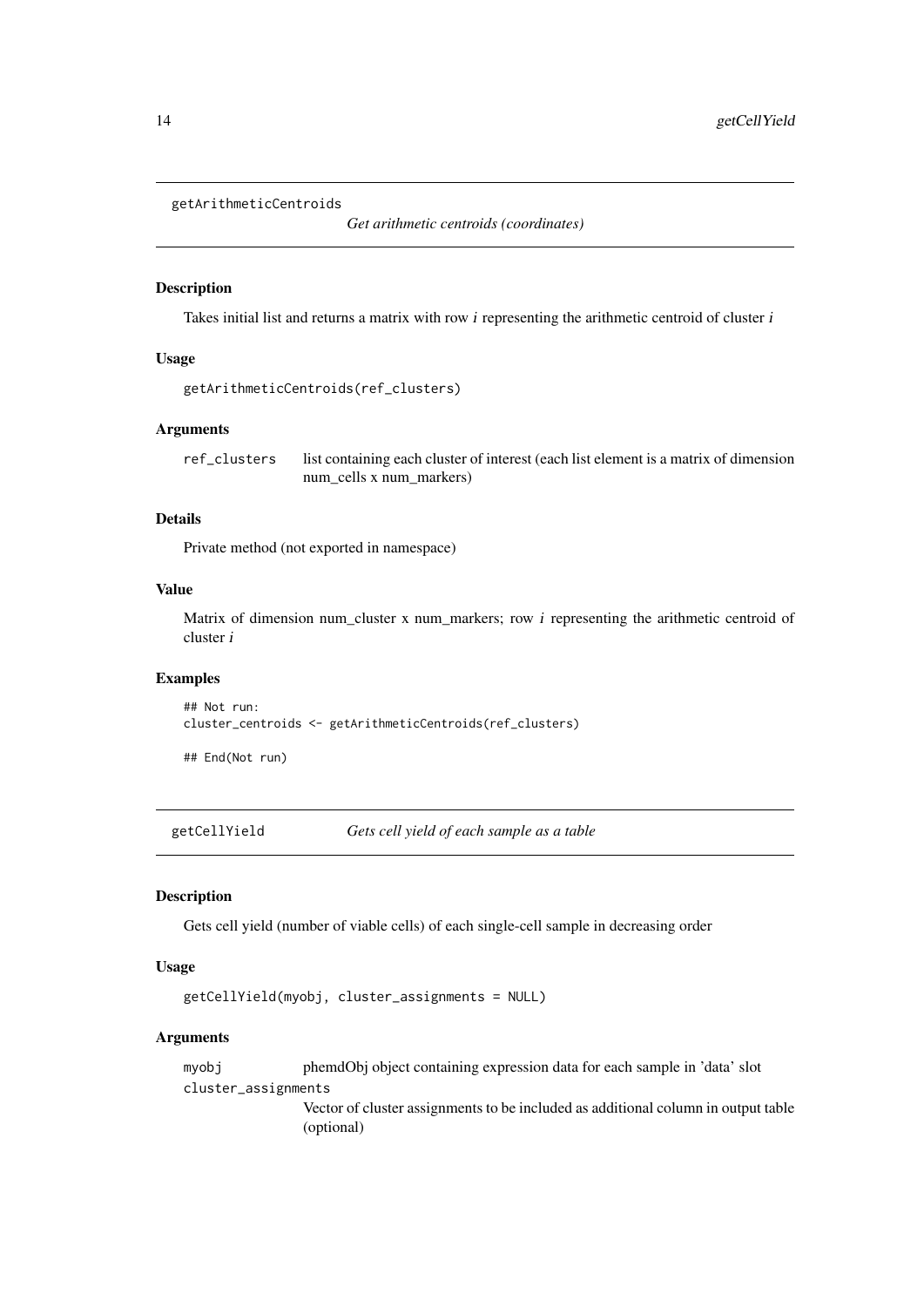#### <span id="page-14-0"></span>getSampleCelltypeFreqs 15

#### Value

Data frame representing cell yield of each sample

#### Examples

```
my_phemdObj <- createDataObj(all_expn_data, all_genes, as.character(snames_data))
my_phemdObj_lg <- removeTinySamples(my_phemdObj, 10)
my_phemdObj_lg <- aggregateSamples(my_phemdObj_lg, max_cells=1000)
my_phemdObj_monocle <- embedCells(my_phemdObj_lg, data_model = 'gaussianff', sigma=0.02, maxIter=2)
my_phemdObj_monocle <- orderCellsMonocle(my_phemdObj_monocle)
my_phemdObj_final <- clusterIndividualSamples(my_phemdObj_monocle)
my_phemdObj_final <- generateGDM(my_phemdObj_final)
my_EMD_mat <- compareSamples(my_phemdObj_final)
cluster_assignments <- groupSamples(my_EMD_mat, distfun = 'hclust', ncluster=4)
getCellYield(my_phemdObj_final, cluster_assignments)
```
getSampleCelltypeFreqs

*Returns cell subtype distribution for each sample as a table*

# Description

Returns cell subtype distribution for each single-cell sample along with (optional) final inhibitor cluster assignment

## Usage

```
getSampleCelltypeFreqs(myobj, cluster_assignments = NULL)
```
#### Arguments

myobj phemdObj object containing expression data for each sample in 'data' slot cluster\_assignments

> Vector of cluster assignments to be included as additional column in output table (optional)

#### Value

Data frame representing relative frequencies of each cell subtype along with (optional) final inhibitor cluster assignment for each single-cell sample

```
my_phemdObj <- createDataObj(all_expn_data, all_genes, as.character(snames_data))
my_phemdObj_lg <- removeTinySamples(my_phemdObj, 10)
my_phemdObj_lg <- aggregateSamples(my_phemdObj_lg, max_cells=1000)
my_phemdObj_monocle <- embedCells(my_phemdObj_lg, data_model = 'gaussianff', sigma=0.02, maxIter=2)
my_phemdObj_monocle <- orderCellsMonocle(my_phemdObj_monocle)
my_phemdObj_final <- clusterIndividualSamples(my_phemdObj_monocle)
my_phemdObj_final <- generateGDM(my_phemdObj_final)
```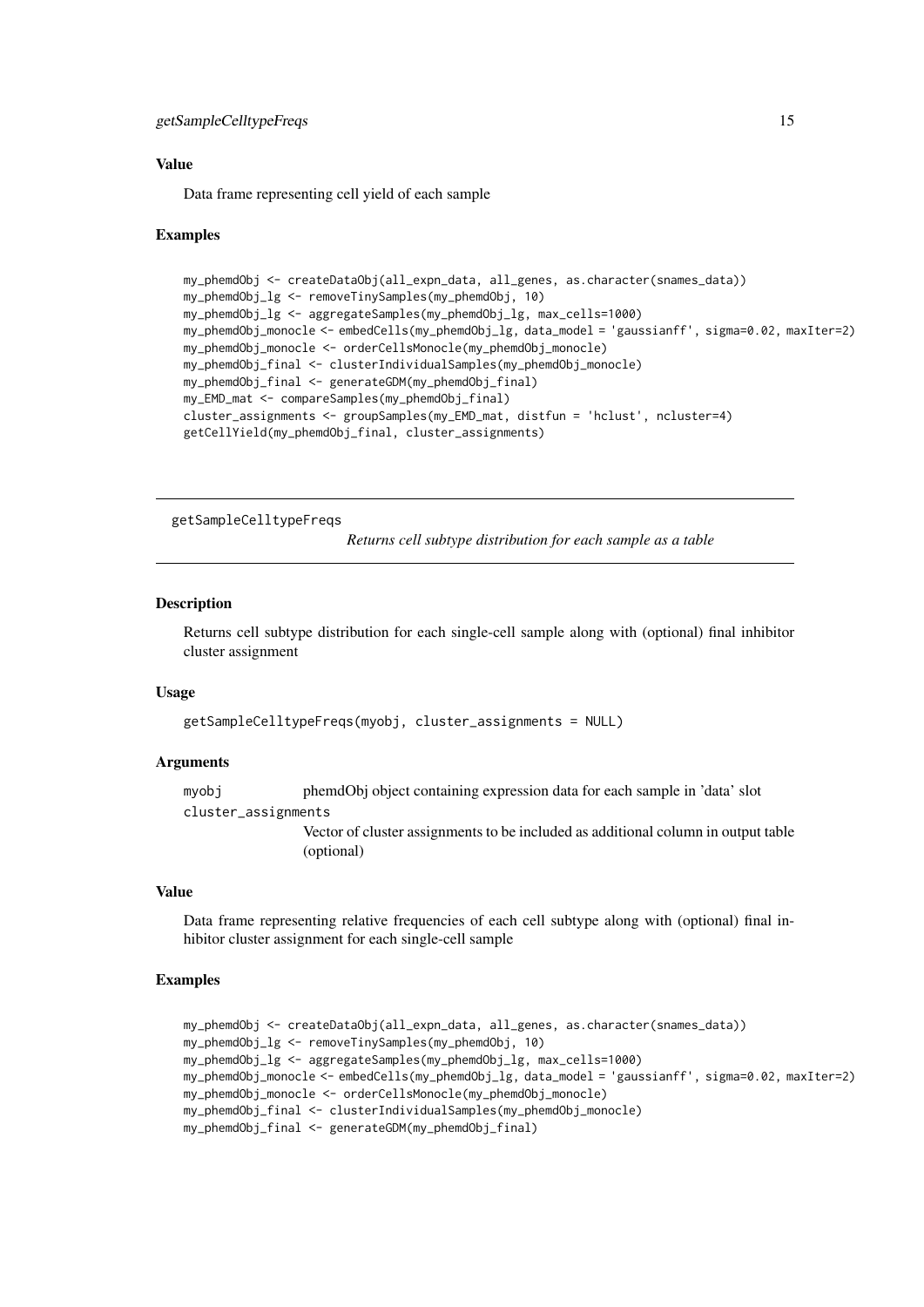```
my_EMD_mat <- compareSamples(my_phemdObj_final)
cluster_assignments <- groupSamples(my_EMD_mat, distfun = 'hclust', ncluster=4)
getSampleCelltypeFreqs(my_phemdObj_final, cluster_assignments)
```
getSampleHistsByCluster

*Gets cell subtype frequency histograms for each sample by cluster ID*

#### Description

Gets relative frequency ("weights") of cell subtypes ("bins" or "signatures") in each single-cell sample

# Usage

```
getSampleHistsByCluster(myobj, cluster_assignments,
 cell_model = c("monocle2", "seurat"))
```
#### Arguments

| mvobi               | phemdObj object containing cell subtype relative frequency in @data_cluster_weights |
|---------------------|-------------------------------------------------------------------------------------|
|                     | slot                                                                                |
| cluster_assignments |                                                                                     |
|                     | Vector containing group assignments for each sample in myobj                        |
| cell model          | Method by which cell state was modeled (either "monocle2" or "seurat")              |

# Details

groupSamples must be called before calling this function. Saves plots in directory called "individual inhibs"

# Value

List of lists, with outer list representing sample cluster ID and inner list representing cell subtype frequencies of given sample

```
my_phemdObj <- createDataObj(all_expn_data, all_genes, as.character(snames_data))
my_phemdObj_lg <- removeTinySamples(my_phemdObj, 10)
my_phemdObj_lg <- aggregateSamples(my_phemdObj_lg, max_cells=1000)
my_phemdObj_monocle <- embedCells(my_phemdObj_lg, data_model = 'gaussianff', sigma=0.02, maxIter=2)
my_phemdObj_monocle <- orderCellsMonocle(my_phemdObj_monocle)
my_phemdObj_final <- clusterIndividualSamples(my_phemdObj_monocle)
my_phemdObj_final <- generateGDM(my_phemdObj_final)
my_EMD_mat <- compareSamples(my_phemdObj_final)
cluster_assignments <- groupSamples(my_EMD_mat, distfun = 'hclust', ncluster=4)
weights_by_cluster <- getSampleHistsByCluster(my_phemdObj_final, cluster_assignments)
```
<span id="page-15-0"></span>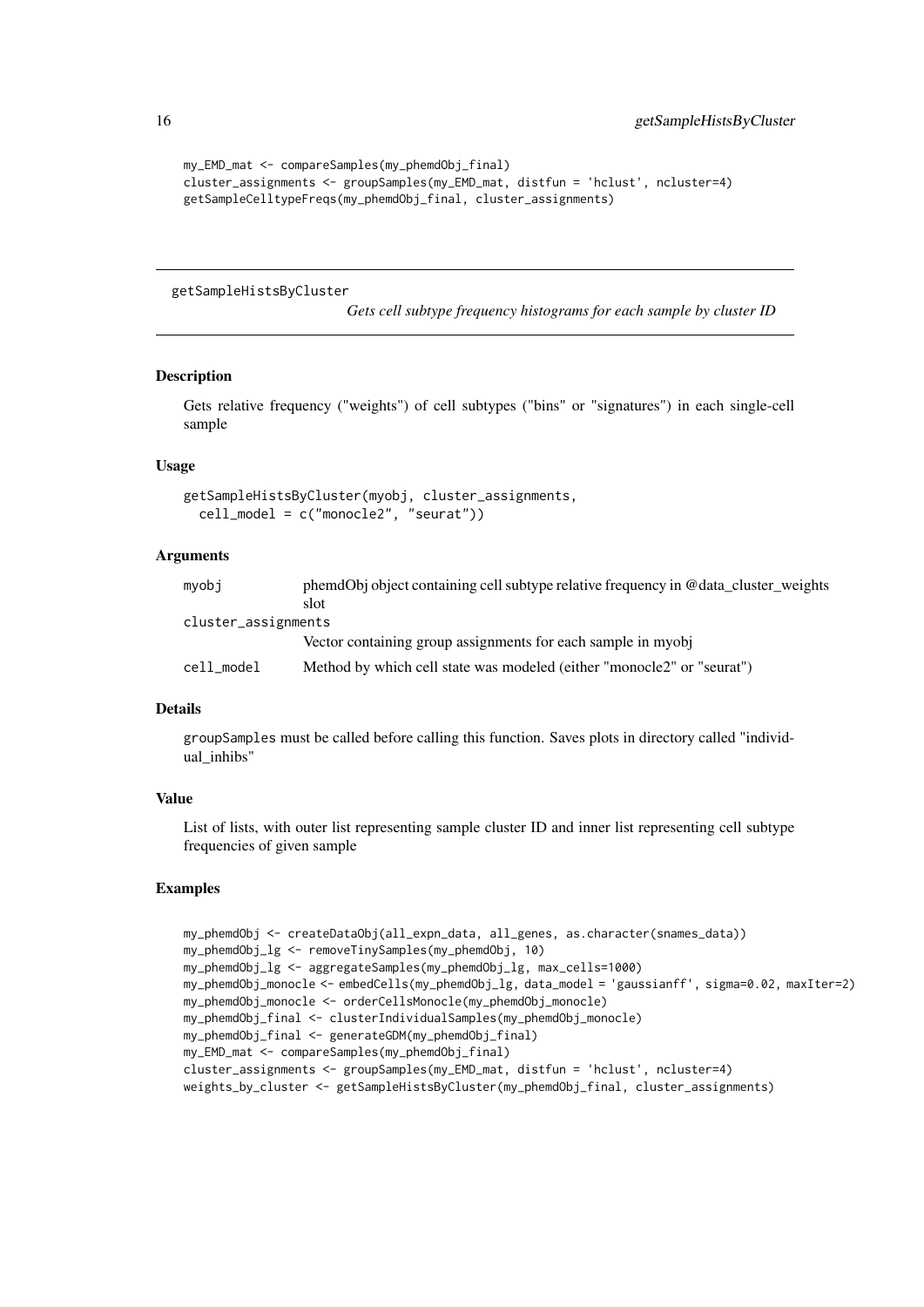<span id="page-16-0"></span>getSampleSizes *Retrieve single-cell sample sizes*

# Description

Takes initial list of single-cell samples and returns vector containing number of cells in each sample.

# Usage

```
getSampleSizes(data_list)
```
# Arguments

data\_list List of length num\_samples (each element has dimension num\_cells x num\_markers)

# Details

Private method (not exported in namespace)

## Value

Vector of length num\_samples representing number of cells in each sample

## Examples

```
## Not run:
sample_sizes <- getSampleSizes(all_expn_data)
```
## End(Not run)

| groupSamples | Performs community detection on sample-sample distance matrix to |
|--------------|------------------------------------------------------------------|
|              | <i>identify groups of similar samples</i>                        |

# Description

Takes sample-sample distance matrix as input and returns group assignments for each sample

# Usage

```
groupSamples(distmat, distfun = "hclust", ncluster = NULL,
 method = "complete", ...)
```
# Arguments

| distmat                 | A distance matrix of dimension num samples x num samples representing pair-<br>wise dissimilarity between samples |
|-------------------------|-------------------------------------------------------------------------------------------------------------------|
| distfun                 | Method of partitioning network of samples (currently either 'hclust' or 'pam')                                    |
| ncluster                | Optional parameter specifying total number of sample groups                                                       |
| method                  | Optional parameter for hierarchical clustering (see "holust" documentation)                                       |
| $\cdot$ $\cdot$ $\cdot$ | Optional additional parameters to be passed to diffusion K means method                                           |
|                         |                                                                                                                   |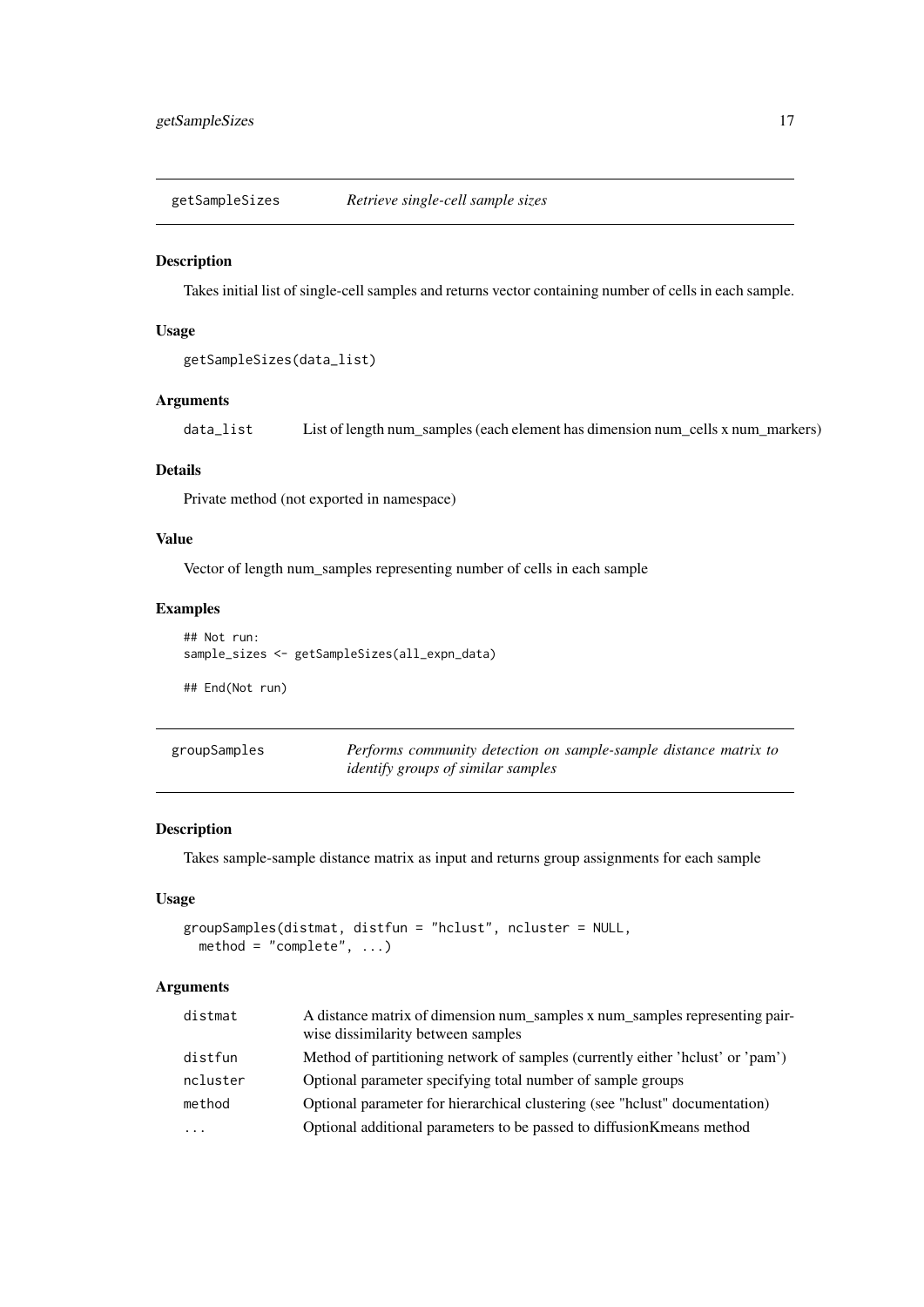#### Details

By default, uses 'kgs' (Kelley-Gardner-Sutcliffe) method for determining optimal number of groups. Alternatively, can take user-specified number of groups). Requires 'cluster' and 'maptree' packages.

## Value

Vector containing group assignments for each sample (same order as row-order of distmat) based on user-specified partitioning method (e.g. hierarchical clustering)

# Examples

```
my_phemdObj <- createDataObj(all_expn_data, all_genes, as.character(snames_data))
my_phemdObj_lg <- removeTinySamples(my_phemdObj, 10)
my_phemdObj_lg <- aggregateSamples(my_phemdObj_lg, max_cells=1000)
my_phemdObj_monocle <- embedCells(my_phemdObj_lg, cell_model = 'monocle2', data_model = 'gaussianff', sigma=0
my_phemdObj_monocle <- orderCellsMonocle(my_phemdObj_monocle)
my_phemdObj_final <- clusterIndividualSamples(my_phemdObj_monocle)
my_phemdObj_final <- generateGDM(my_phemdObj_final)
my_EMD_mat <- compareSamples(my_phemdObj_final)
cluster_assignments <- groupSamples(my_EMD_mat, distfun = 'hclust', ncluster=4)
```

| heatmap_genes | Genes to be used when plotting heatmap for melanoma single-cell |
|---------------|-----------------------------------------------------------------|
|               | RNA-seq expression data                                         |

#### Description

This object contains genes to be used when plotting heatmap for melanoma single-cell RNA-seq expression data.

#### Usage

```
data(heatmap_genes)
```
#### Format

Vector of length 42 representing selected genes for plotting heatmap.

#### Source

https://www.ncbi.nlm.nih.gov/geo/query/acc.cgi?acc=GSE72056

#### References

Tirosh, I. et al. Dissecting the multicellular ecosystem of metastatic melanoma by single-cell RNAseq. Science 352, 189–196 (2016)

<span id="page-17-0"></span>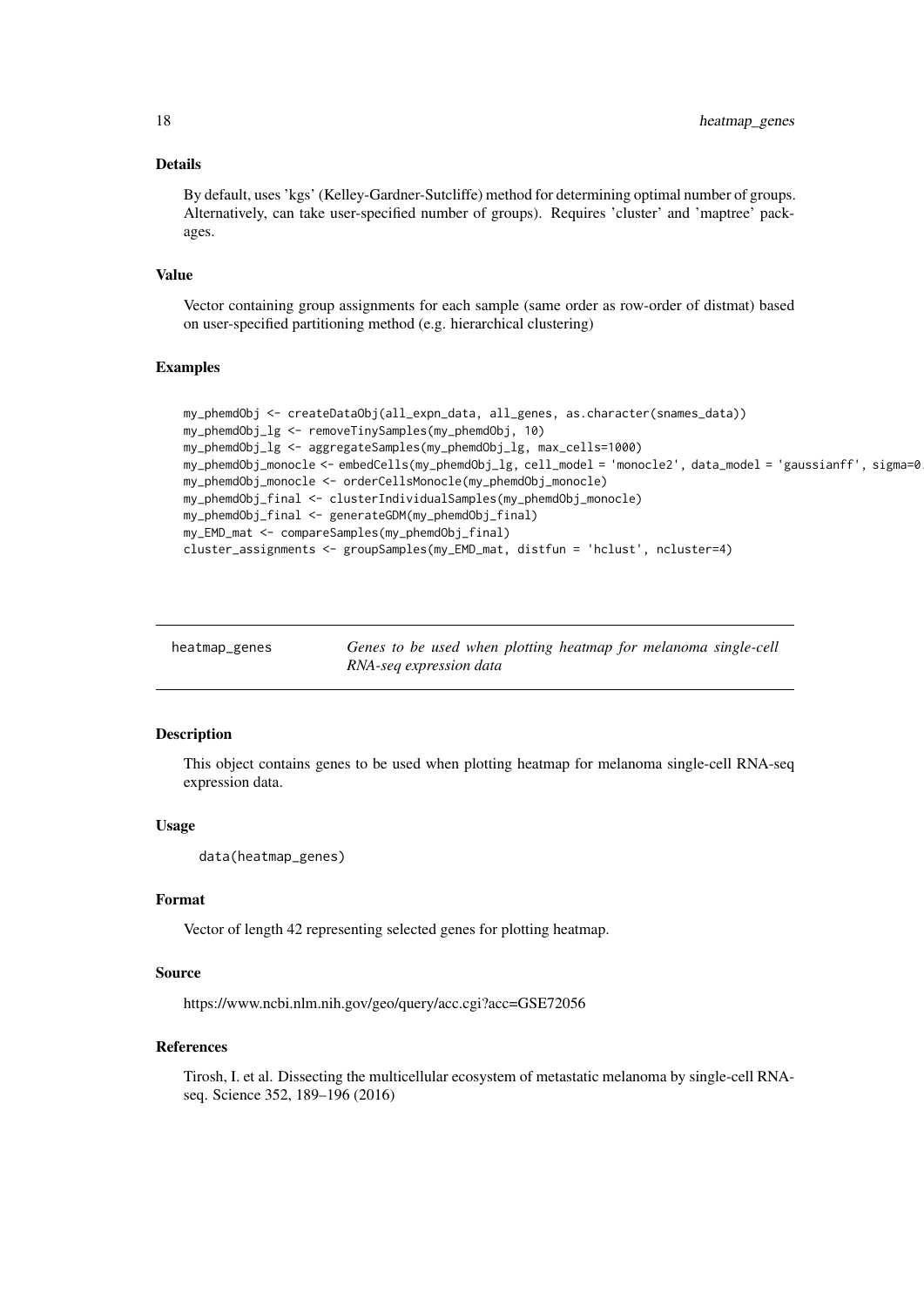<span id="page-18-0"></span>identifyCentroids *Identify cluster centroids (cell names)*

## Description

Takes initial list and returns list of cell names representing centroid of cluster

## Usage

```
identifyCentroids(ref_clusters)
```
#### Arguments

ref\_clusters list containing each cluster of interest (each list element is a matrix of dimension num\_cells x num\_markers)

# Details

Private method (not exported in namespace)

# Value

List of names; element  $i$  represents the name of the cell in cluster  $i$  that is closest to the centroid (arithmetic mean) of cluster i

# Examples

## Not run: centroid\_names <- identifyCentroids(ref\_clusters)

## End(Not run)

monocleInfo *Accessor function for stored Monocle object*

# Description

Accessor function for stored Monocle object

# Usage

monocleInfo(obj)

# Arguments

obj A Phemd object.

# Value

An object of class 'CellDataSet' (from Monocle)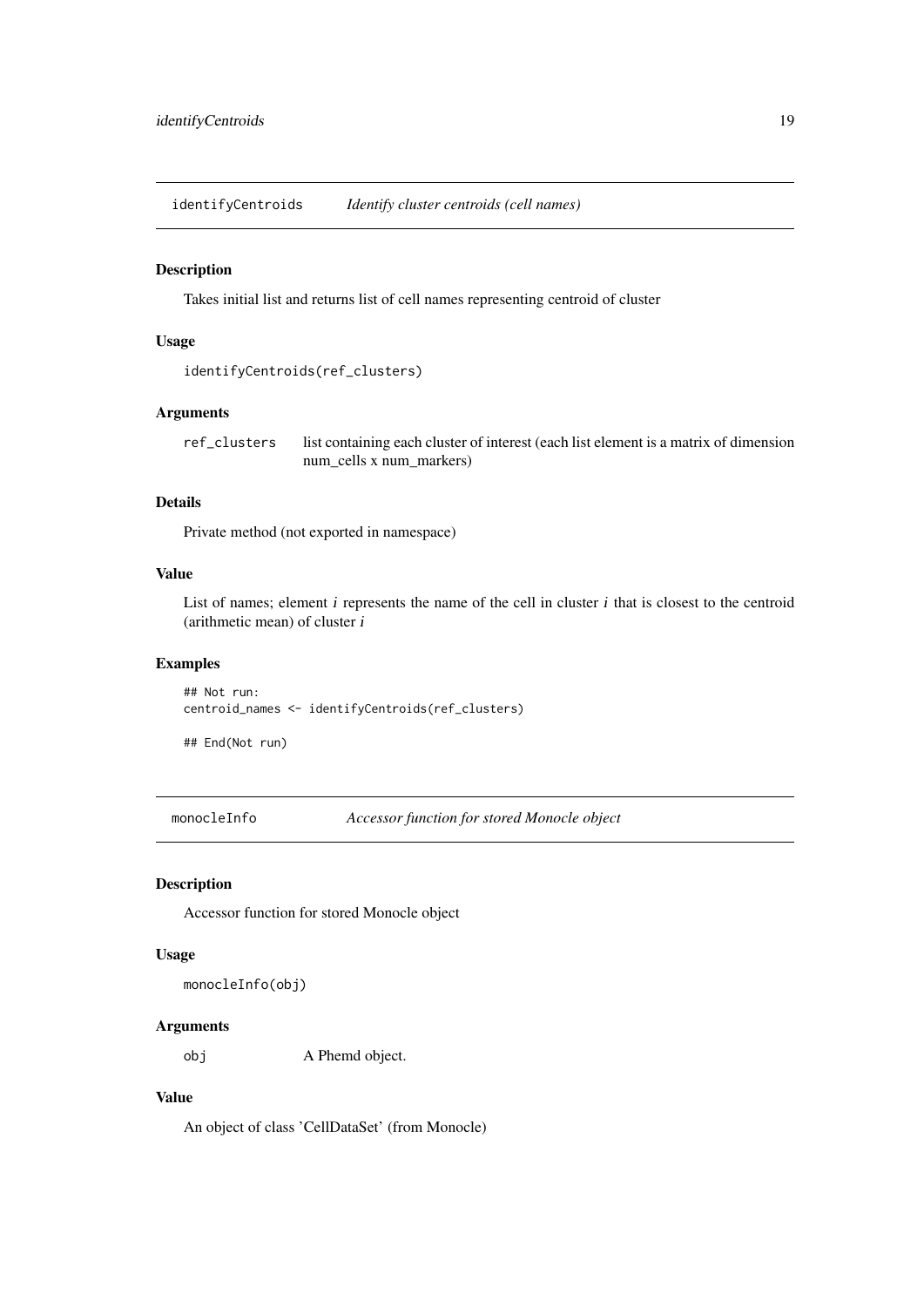#### Examples

```
phemdObj <- createDataObj(all_expn_data, all_genes, as.character(snames_data))
monocle_obj <- monocleInfo(phemdObj)
```
orderCellsMonocle *Compute Monocle2 cell state and pseudotime assignments*

# Description

Takes as input a Phemd object with Monocle2 object and returns updated object with Monocle2 object containing cell state and pseudotime assignments

## Usage

```
orderCellsMonocle(obj, ...)
```
## Arguments

| obi      | 'Phemd' object containing Monocle2 object initialized using embedCells |
|----------|------------------------------------------------------------------------|
| $\cdots$ | Additional parameters to be passed into order Cells function           |

## Details

Wrapper function for orderCells in Monocle 2 package. embedCells needs to be called before calling this function.

#### Value

Same as input 'Phemd' object with updated cell-state embedding object containing cell state assignments

```
my_phemdObj <- createDataObj(all_expn_data, all_genes, as.character(snames_data))
my_phemdObj_lg <- removeTinySamples(my_phemdObj, 10)
my_phemdObj_lg <- aggregateSamples(my_phemdObj_lg, max_cells=1000)
my_phemdObj_monocle <- embedCells(my_phemdObj_lg, cell_model='monocle2', data_model='gaussianff', sigma=0.02
my_phemdObj_monocle <- orderCellsMonocle(my_phemdObj_monocle)
```
<span id="page-19-0"></span>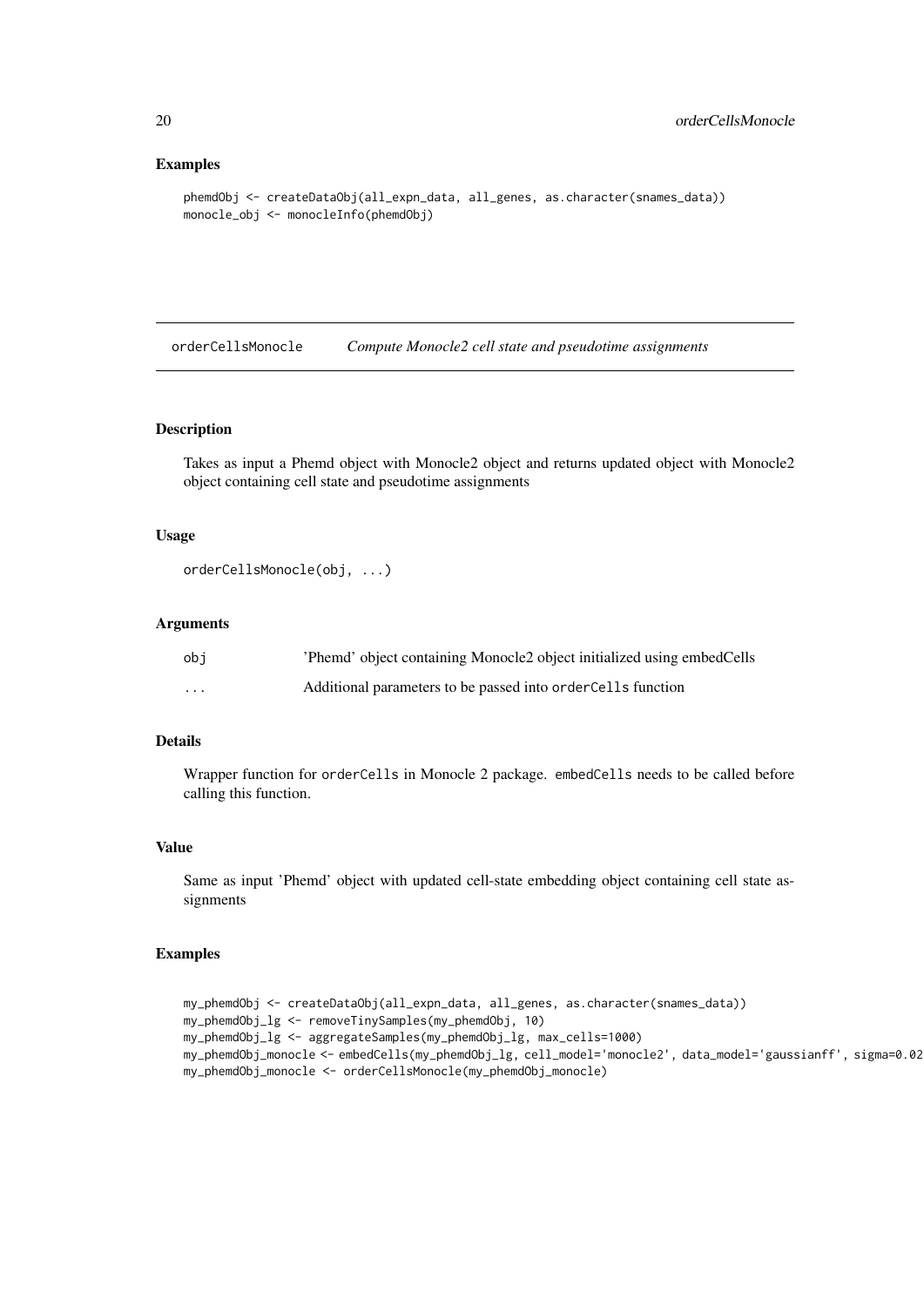<span id="page-20-0"></span>

#### Description

Accessor function for stored phate object

#### Usage

```
phateInfo(obj)
```
#### Arguments

obj A Phemd object.

# Value

An object of class 'phate' (from phateR)

# Examples

```
phemdObj <- createDataObj(all_expn_data, all_genes, as.character(snames_data))
phateobj <- phateInfo(phemdObj)
```
Phemd *Phemd class*

#### Description

The main PhEMD class to store single-cell expression data.

# Fields

data List of matrices, each of which represents a single-cell sample (num\_cells x num\_genes)

markers Column names (e.g. genes) for each element (i.e. data matrix) in "data"

snames Sample ID for each element in "data"

- data\_aggregate Numeric matrix representing expression data for cells from all experimental con $ditions (rows = markers,  $cols = cells)$ )$
- data\_subsample\_idx List of vectors each representing the indices of elements in "data" that were subsampled and combined to form "data\_aggregate"
- subsampled\_bool Boolean represent whether or not subsampling was performed in the data aggregation process
- monocle\_obj Data object of type "CellDataSet" that is the core Monocle data structure
- data\_cluster\_weights Matrix representing cell subtype relative frequencies for each sample (num\_samples x num\_genes)
- emd\_dist\_mat Matrix representing pairwise distances between each pair of cell subtypes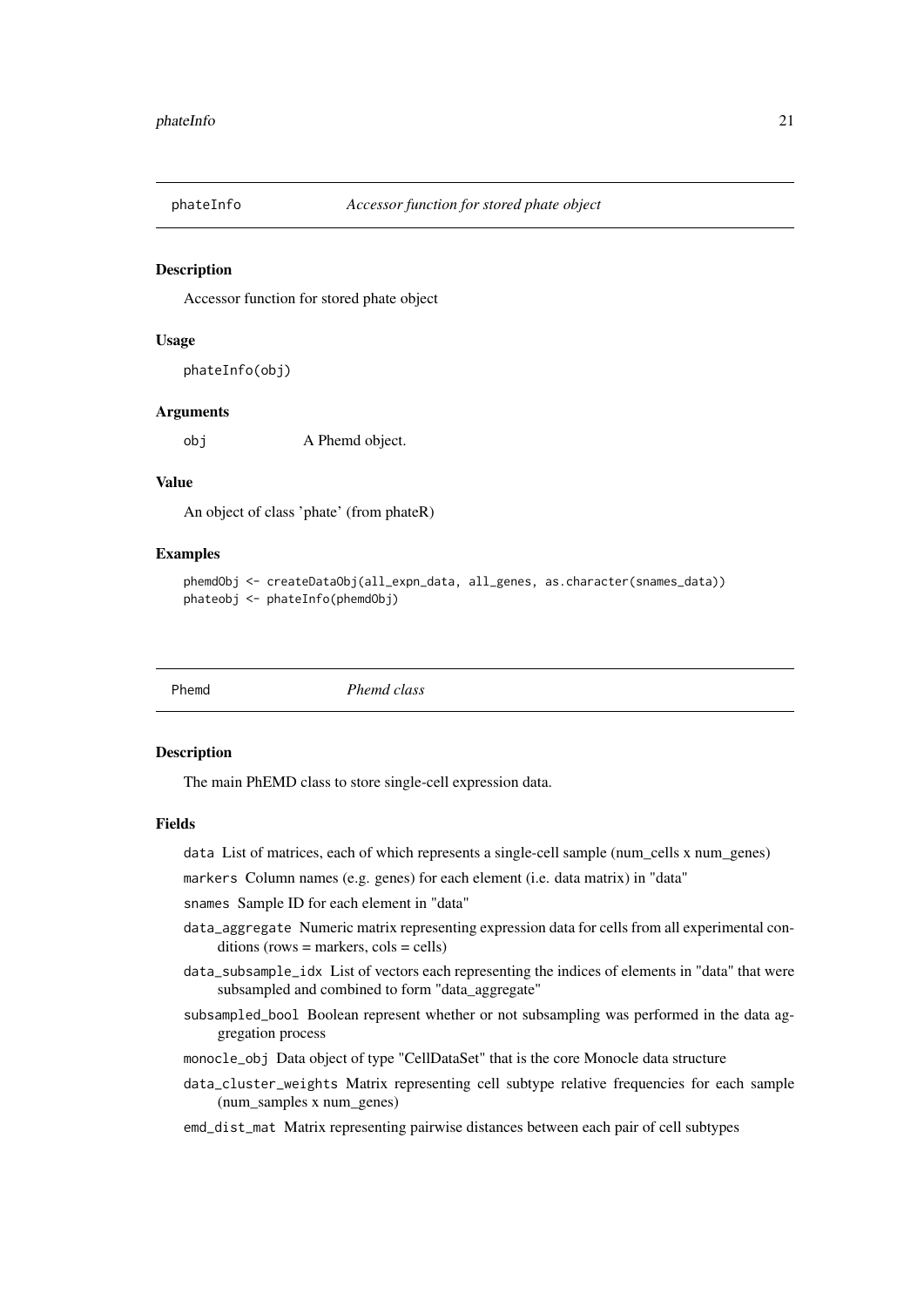<span id="page-21-0"></span>seurat\_obj Object of class "Seurat" that is the core Seurat data structure

phate\_obj Object of class "phate" that is the core PHATE data structure

experiment ids Vector of length num samples representing the experiment (batch) in which the sample was profiled

Phemd-methods *Setter function for protein / gene markers*

#### Description

Setter function for protein / gene markers

Setter function for stored expression data

Setter function for single-cell expression data aggregated from multiple samples

Setter function for indices of cells subsampled from each sample during aggregation

Setter function for boolean denoting whether cells were subsampled from each sample during aggregation

Setter function for Monocle2 CellDataSet object for experiment

Setter function for Seurat object for experiment

Setter function for phate object for experiment

Setter function for cell subtype frequencies of each single-cell sample

Setter function for batch IDs of each single-cell sample

Setter function for EMD ground distance matrix

# Usage

selectMarkers(obj) <- value

## S4 replacement method for signature 'Phemd' selectMarkers(obj) <- value

rawExpn(obj) <- value

## S4 replacement method for signature 'Phemd' rawExpn(obj) <- value

pooledCells(obj) <- value

## S4 replacement method for signature 'Phemd' pooledCells(obj) <- value

subsampledIdx(obj) <- value

## S4 replacement method for signature 'Phemd' subsampledIdx(obj) <- value

subsampledBool(obj) <- value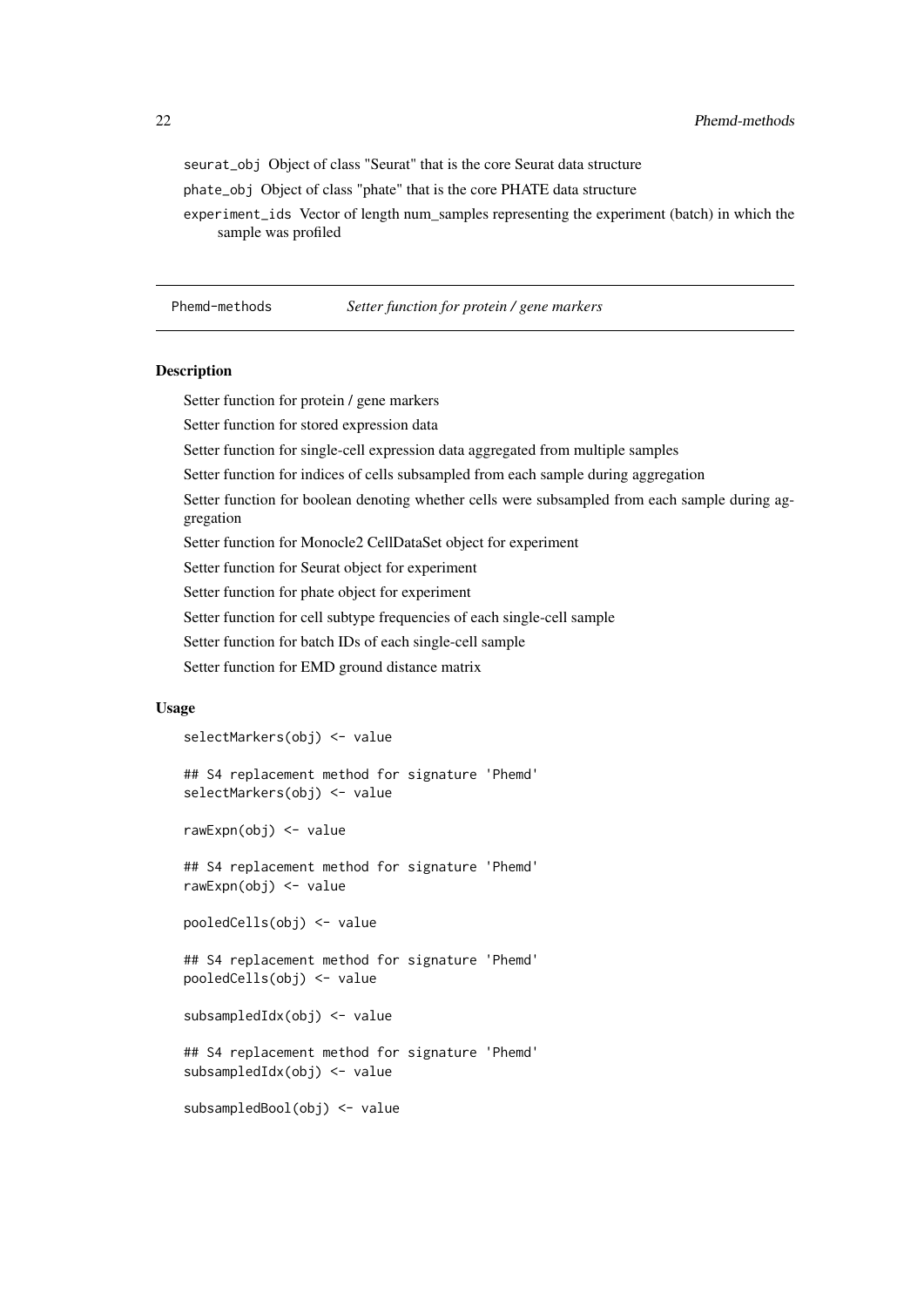#### Phemd-methods 23

```
## S4 replacement method for signature 'Phemd'
subsampledBool(obj) <- value
monocleInfo(obj) <- value
## S4 replacement method for signature 'Phemd'
monocleInfo(obj) <- value
seuratInfo(obj) <- value
## S4 replacement method for signature 'Phemd'
seuratInfo(obj) <- value
phateInfo(obj) <- value
## S4 replacement method for signature 'Phemd'
phateInfo(obj) <- value
celltypeFreqs(obj) <- value
## S4 replacement method for signature 'Phemd'
celltypeFreqs(obj) <- value
batchIDs(obj) <- value
## S4 replacement method for signature 'Phemd'
batchIDs(obj) <- value
GDM(obj) <- value
## S4 replacement method for signature 'Phemd'
GDM(obj) <- value
```
## Arguments

| obi   | A Phemd object    |
|-------|-------------------|
| value | Assignment object |

# Value

Updated Phemd object Updated Phemd object Updated Phemd object Updated Phemd object Updated Phemd object Updated Phemd object containing Seurat object Updated Phemd object containing phate object Updated Phemd object Updated Phemd object Updated Phemd object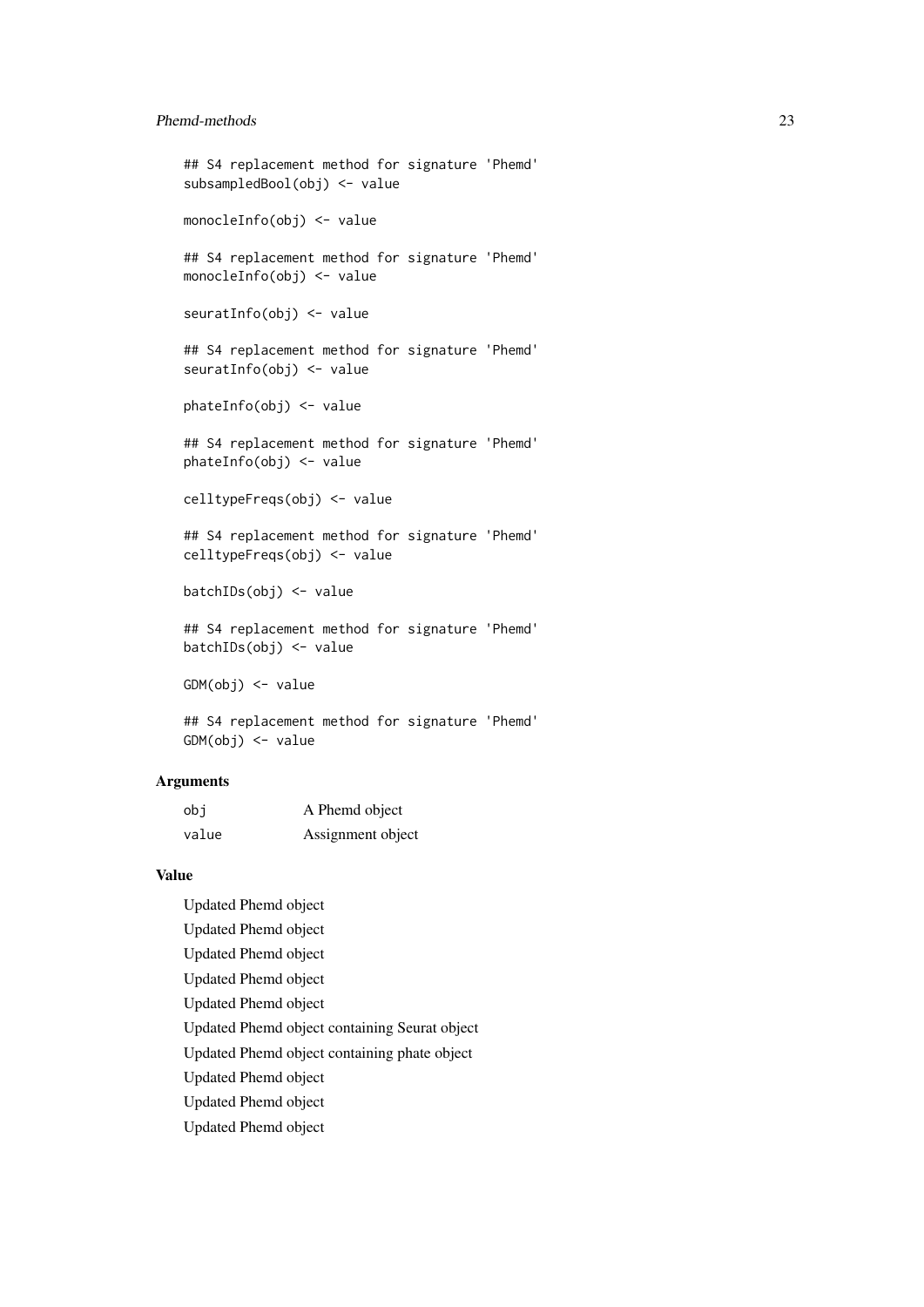```
phemdObj <- createDataObj(all_expn_data, all_genes, as.character(snames_data))
new_genes <- all_genes
new_genes[1] <- 'IL2R'
selectMarkers(phemdObj) <- new_genes
phemdObj <- createDataObj(all_expn_data, all_genes, as.character(snames_data))
new_expn_data <- all_expn_data
new_expn_data <- lapply(new_expn_data, function(x) {log2(x+1)})
rawExpn(phemdObj) <- new_expn_data
phemdObj <- createDataObj(all_expn_data, all_genes, as.character(snames_data))
aggregated_data <- t(do.call(rbind,all_expn_data))
pooledCells(phemdObj) <- aggregated_data
phemdObj <- createDataObj(all_expn_data, all_genes, as.character(snames_data))
subsampledIdxList<- rep(list(1:10), length(all_expn_data)) #subsampled cells 1-10 from each sample
subsampledIdx(phemdObj) <- subsampledIdxList
phemdObj <- createDataObj(all_expn_data, all_genes, as.character(snames_data))
subsampledBool(phemdObj) <- TRUE
phemdObj <- createDataObj(all_expn_data, all_genes, as.character(snames_data))
mydata <- pooledCells(phemdObj)
myCellDataSet <- newCellDataSet(mydata,phenoData=NULL, expressionFamily=VGAM::negbinomial.size())
monocleInfo(phemdObj) <- myCellDataSet
phemdObj <- createDataObj(all_expn_data, all_genes, as.character(snames_data))
my_seuratObj <- Seurat::CreateSeuratObject(counts = t(all_expn_data[[1]]), project = "A")
seuratInfo(phemdObj) <- my_seuratObj
phemdObj <- createDataObj(all_expn_data, all_genes, as.character(snames_data))
#my_phateObj <- phateR::phate(all_expn_data[[1]])
phateInfo(phemdObj) <- list()
phemdObj <- createDataObj(all_expn_data, all_genes, as.character(snames_data))
myCellTypeFreqs <- matrix(rexp(length(all_expn_data)*10, rate=.1), ncol=10)
myCellTypeFreqs <- apply(myCellTypeFreqs, 1, function(x) {x / sum(x)})
celltypeFreqs(phemdObj) <- myCellTypeFreqs
phemdObj <- createDataObj(all_expn_data, all_genes, as.character(snames_data))
my_seuratObj <- Seurat::CreateSeuratObject(counts = t(all_expn_data[[1]]), project = "A")
seuratInfo(phemdObj) <- my_seuratObj
batchIDs(phemdObj) <- rep('A', length(all_expn_data))
phemdObj <- createDataObj(all_expn_data, all_genes, as.character(snames_data))
cluster_locs <- 1:10
myGDM <- as.matrix(dist(cluster_locs))
GDM(phemdObj) <- myGDM
```
<span id="page-23-0"></span>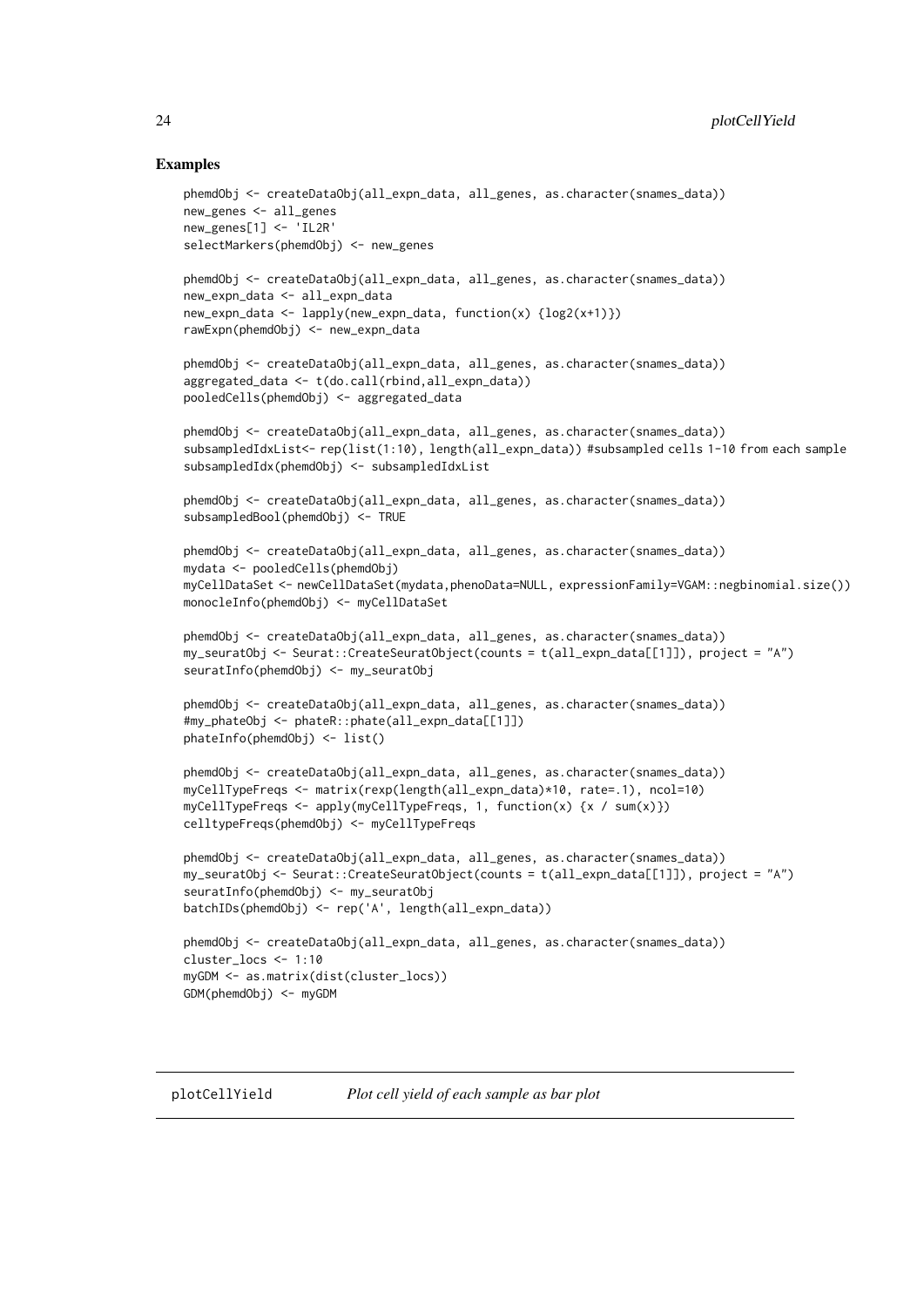#### <span id="page-24-0"></span>plotEmbeddings 25

#### Description

Plots cell yield (number of viable cells) of each single-cell sample in decreasing order as horizontal bar plot

# Usage

```
plotCellYield(myobj, labels = NULL, cmap = NULL, font_sz = 0.6,
 w = 8, h = 9.5
```
#### Arguments

| myobi   | Phmed object containing expression data for each sample in 'data' slot                                          |
|---------|-----------------------------------------------------------------------------------------------------------------|
| labels  | Vector containing group labels for samples (optional). If not provided, bars will<br>be of uniform color (blue) |
| cmap    | Vector containing colors by which histogram bars should be colored (optional)                                   |
| font_sz | Scaling factor for font size of sample names in barplot                                                         |
| W       | Width of plot in inches                                                                                         |
| h       | Height of plot in inches                                                                                        |

# Value

None

#### Examples

```
my_phemdObj <- createDataObj(all_expn_data, all_genes, as.character(snames_data))
my_phemdObj_lg <- removeTinySamples(my_phemdObj, 10)
my_phemdObj_lg <- aggregateSamples(my_phemdObj_lg, max_cells=1000)
my_phemdObj_monocle <- embedCells(my_phemdObj_lg, data_model = 'gaussianff', sigma=0.02, maxIter=2)
my_phemdObj_monocle <- orderCellsMonocle(my_phemdObj_monocle)
my_phemdObj_final <- clusterIndividualSamples(my_phemdObj_monocle)
my_phemdObj_final <- generateGDM(my_phemdObj_final)
my_EMD_mat <- compareSamples(my_phemdObj_final)
cluster_assignments <- groupSamples(my_EMD_mat, distfun = 'hclust', ncluster=4)
plotCellYield(my_phemdObj_final, labels=cluster_assignments, font_sz = 0.8)
```
plotEmbeddings *Plots Monocle2 cell embedding plots*

#### Description

Takes as input a Phemd object containing either a Monocle2 object or Seurat object (already embedded and ordered) and plots cell embedding plots side by side. Optionally saves to specified folder.

#### Usage

```
plotEmbeddings(obj, cell_model = c("monocle2", "seurat", "phate"),
  cmap = NULL, w = 4, h = 5, pt\_sz = 1, ndims = NULL
```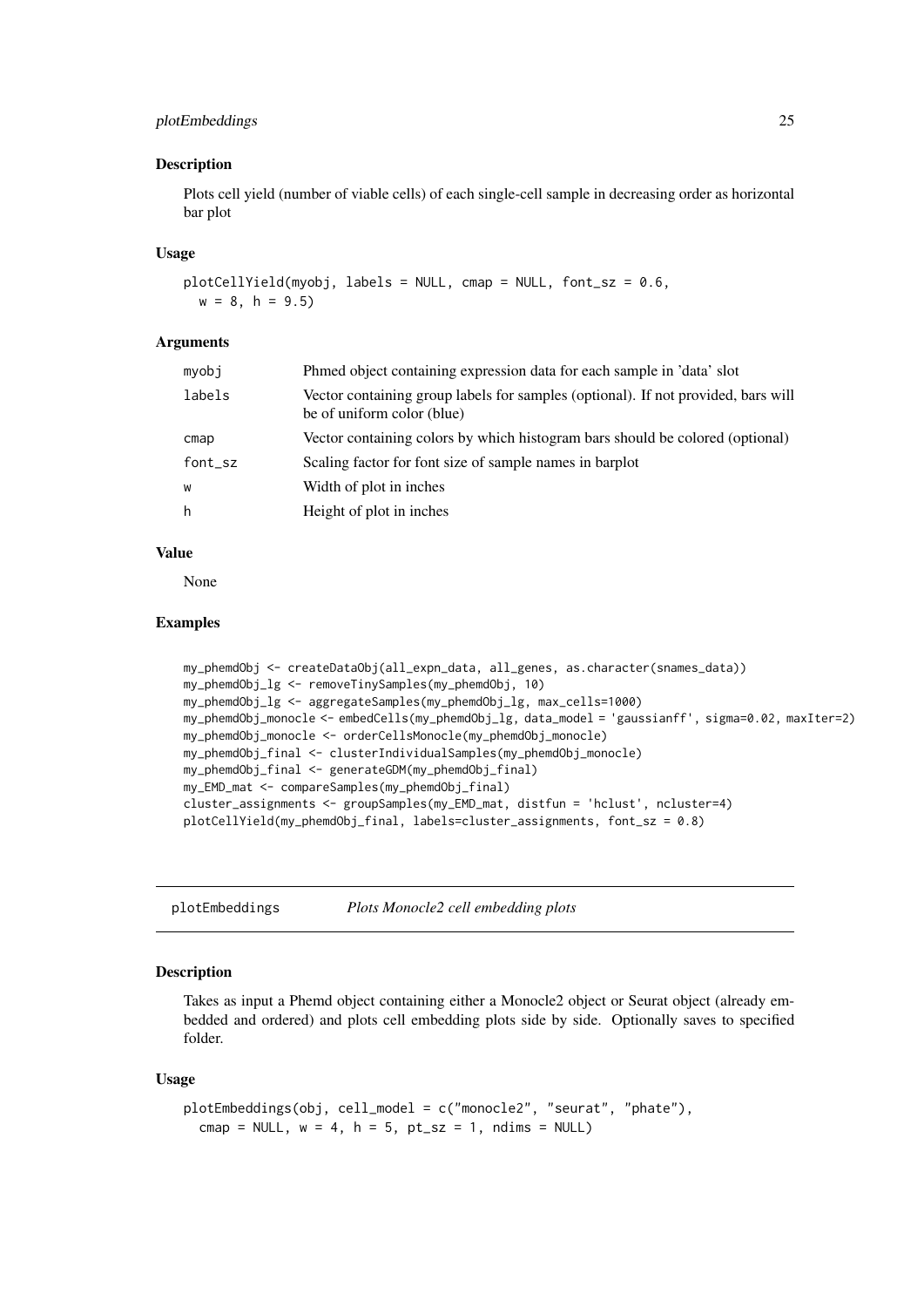#### Arguments

| obj        | 'Phemd' object containing Monocle 2 object                                                                                                       |
|------------|--------------------------------------------------------------------------------------------------------------------------------------------------|
| cell_model | Method by which cell state was modeled (either "monocle2", "seurat", or "phate)                                                                  |
| cmap       | User-specified colormap to use to color cell state embedding (optional)                                                                          |
| W          | Width of plot in inches                                                                                                                          |
| h          | Height of plot in inches                                                                                                                         |
| pt_sz      | Scalar factor for point size                                                                                                                     |
| ndims      | Number of dimensions to use for dimensionality reduction in case it hasn't been<br>performed yet (only relevant when using Seurat data as input) |

## Details

embedCells and orderCellsMonocle need to be called before calling this function. Required additional packages: 'RColorBrewer', 'cowplot'

#### Value

Colormap (vector of colors) used to color Monocle2 cell state embedding

#### Examples

```
my_phemdObj <- createDataObj(all_expn_data, all_genes, as.character(snames_data))
my_phemdObj_lg <- removeTinySamples(my_phemdObj, 10)
my_phemdObj_lg <- aggregateSamples(my_phemdObj_lg, max_cells=1000)
my_phemdObj_monocle <- embedCells(my_phemdObj_lg, data_model='gaussianff', sigma=0.02, maxIter=2)
my_phemdObj_monocle <- orderCellsMonocle(my_phemdObj_monocle)
cmap <- plotEmbeddings(my_phemdObj_monocle)
```
plotGroupedSamplesDmap

*Plot diffusion map embedding of samples based on distance matrix*

#### Description

Visualizes diffusion map for network of samples based on square distance matrix (sample-sample pairwise dissimilarity)

#### Usage

```
plotGroupedSamplesDmap(my_distmat, cluster_assignments = NULL,
  pt\_sz = 1, n\_dim = 3, pt\_label = NULL, cmap = NULL, w = 8,
  h = 5, scale.y = 1, angle = 40, autosave = FALSE, ...)
```
<span id="page-25-0"></span>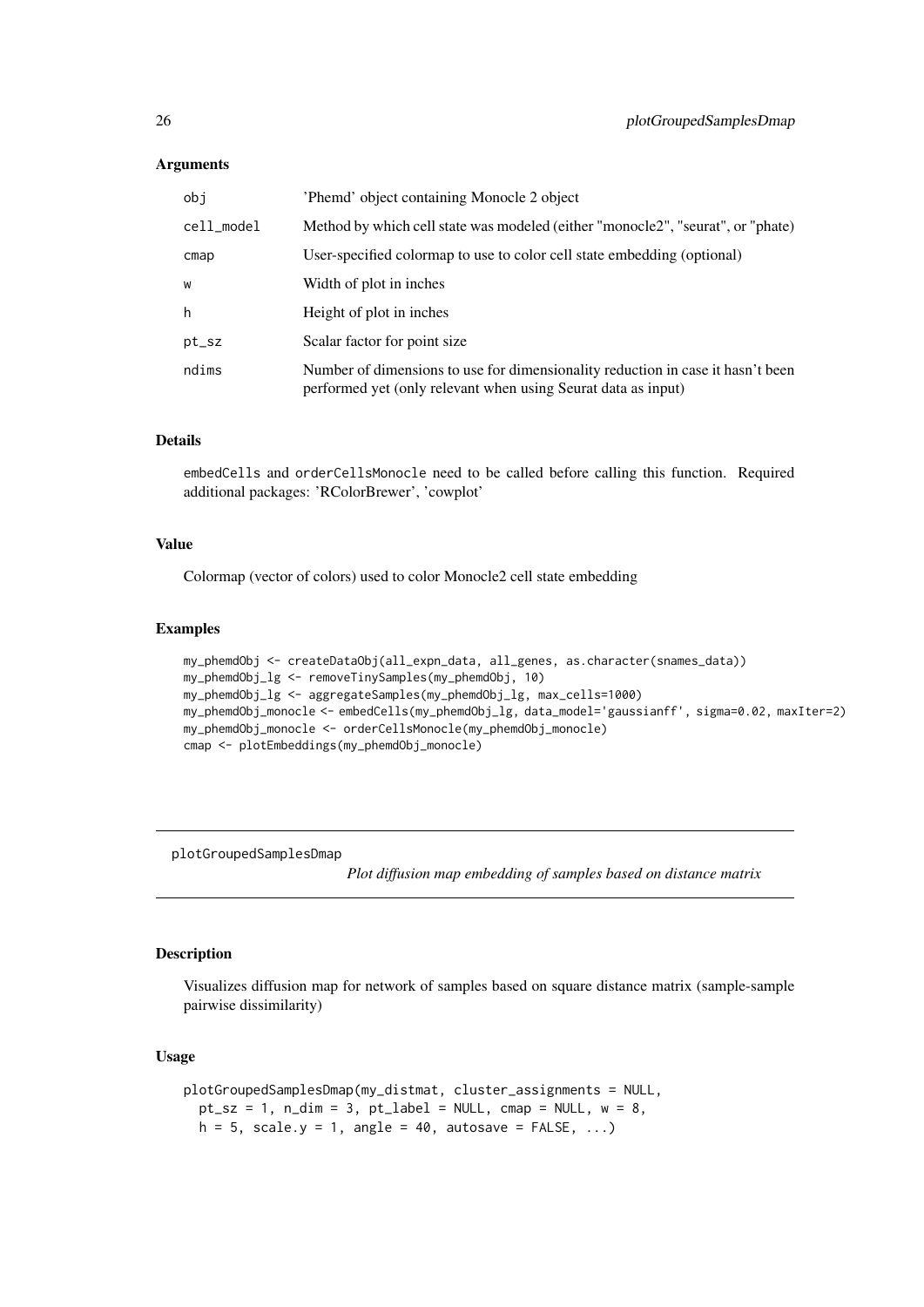# Arguments

| my_distmat          | phemdObj object containing sample names in @snames slot                                                             |
|---------------------|---------------------------------------------------------------------------------------------------------------------|
| cluster_assignments |                                                                                                                     |
|                     | Vector containing group assignments for each sample                                                                 |
| pt_sz               | Size of points representing samples in plot (scaling factor)                                                        |
| n_dim               | Number of dimensions for embedding (either 2 or 3)                                                                  |
| pt_label            | Vector of sample names corresponding to each point (same order as samples in<br>my_distmat and cluster_assignments) |
| cmap                | Vector containing colors by which points should be colored (corresponding to<br>cluster_assignments)                |
| W                   | Width of plot in inches                                                                                             |
| h                   | Height of plot in inches                                                                                            |
| scale.y             | Scaling factor for diffusion map y-axis                                                                             |
| angle               | Rotation factor for diffusion map plot                                                                              |
| autosave            | Boolean denoting whether or not to save output diffusion map                                                        |
| $\cdots$            | Additional parameters to be passed to DiffusionMap function                                                         |

## Details

Requires 'destiny' package

## Value

DiffusionMap object containing biological sample embedding and associated metadata

```
my_phemdObj <- createDataObj(all_expn_data, all_genes, as.character(snames_data))
my_phemdObj_lg <- removeTinySamples(my_phemdObj, 10)
my_phemdObj_lg <- aggregateSamples(my_phemdObj_lg, max_cells=1000)
my_phemdObj_monocle <- embedCells(my_phemdObj_lg, data_model = 'gaussianff', sigma=0.02, maxIter=2)
my_phemdObj_monocle <- orderCellsMonocle(my_phemdObj_monocle)
my_phemdObj_final <- clusterIndividualSamples(my_phemdObj_monocle)
my_phemdObj_final <- generateGDM(my_phemdObj_final)
my_EMD_mat <- compareSamples(my_phemdObj_final)
cluster_assignments <- groupSamples(my_EMD_mat, distfun = 'hclust', ncluster=4)
printClusterAssignments(cluster_assignments, my_phemdObj_final, '.', overwrite=TRUE)
dm <- plotGroupedSamplesDmap(my_EMD_mat, cluster_assignments, pt_sz=2)
```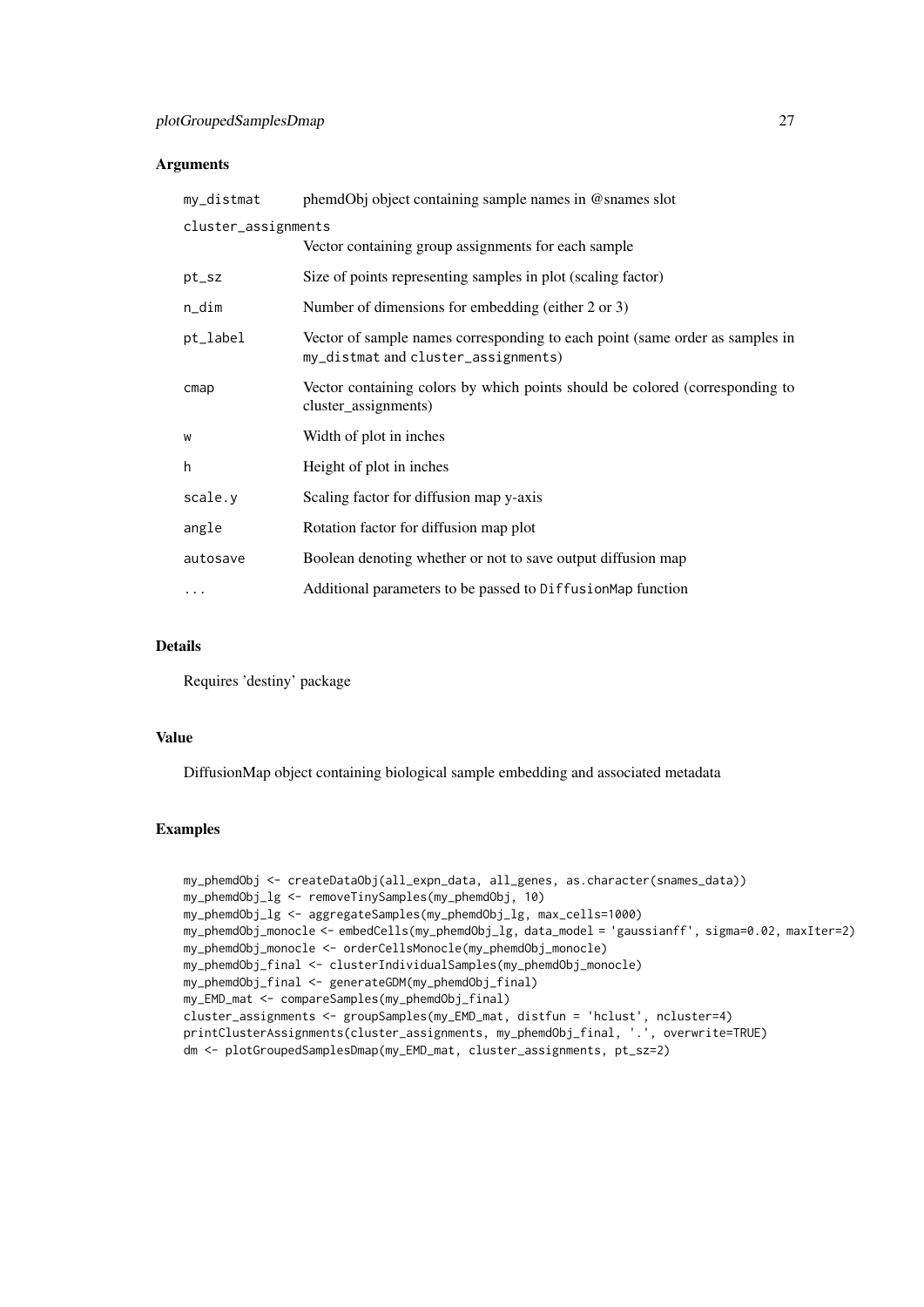<span id="page-27-0"></span>

## Description

Takes as input a Phemd object containing either a Monocle2, Seurat, or PHATE object (already embedded and clustered) and plots heatmap characterizing cell subtypes

# Usage

```
plotHeatmaps(obj, cell_model = c("monocle2", "seurat", "phate"),
  selected_genes = NULL, w = 8, h = 5, ...)
```
## Arguments

| obi        | 'Phemd' object containing cell-state embedding object                        |
|------------|------------------------------------------------------------------------------|
| cell_model | Method by which cell state was modeled ("monocle2", "seurat", or "phate")    |
|            | selected_genes Vector containing gene names to include in heatmap (optional) |
| W          | Width of plot in inches                                                      |
| h          | Height of plot in inches                                                     |
| $\ddotsc$  | Additional parameters to be passed on to pheatmap function                   |

# Details

embedCells (and orderCellsMonocle if using Monocle2) need to be called before calling this function. Required additional package: 'pheatmap'

# Value

Heatmap containing expression values for each cell subtype. If cell\_model is 'seurat', then returns a list of heatmaps (1 for each batch) that may be subsequently plotted individually

```
my_phemdObj <- createDataObj(all_expn_data, all_genes, as.character(snames_data))
my_phemdObj_lg <- removeTinySamples(my_phemdObj, 10)
my_phemdObj_lg <- aggregateSamples(my_phemdObj_lg, max_cells=1000)
my_phemdObj_lg <- selectFeatures(my_phemdObj_lg, selected_genes)
my_phemdObj_monocle <- embedCells(my_phemdObj_lg, data_model = 'gaussianff',
pseudo_expr=0, sigma=0.02, maxIter=2)
my_phemdObj_monocle <- orderCellsMonocle(my_phemdObj_monocle)
myheatmap <- plotHeatmaps(my_phemdObj_monocle, cell_model='monocle2')
```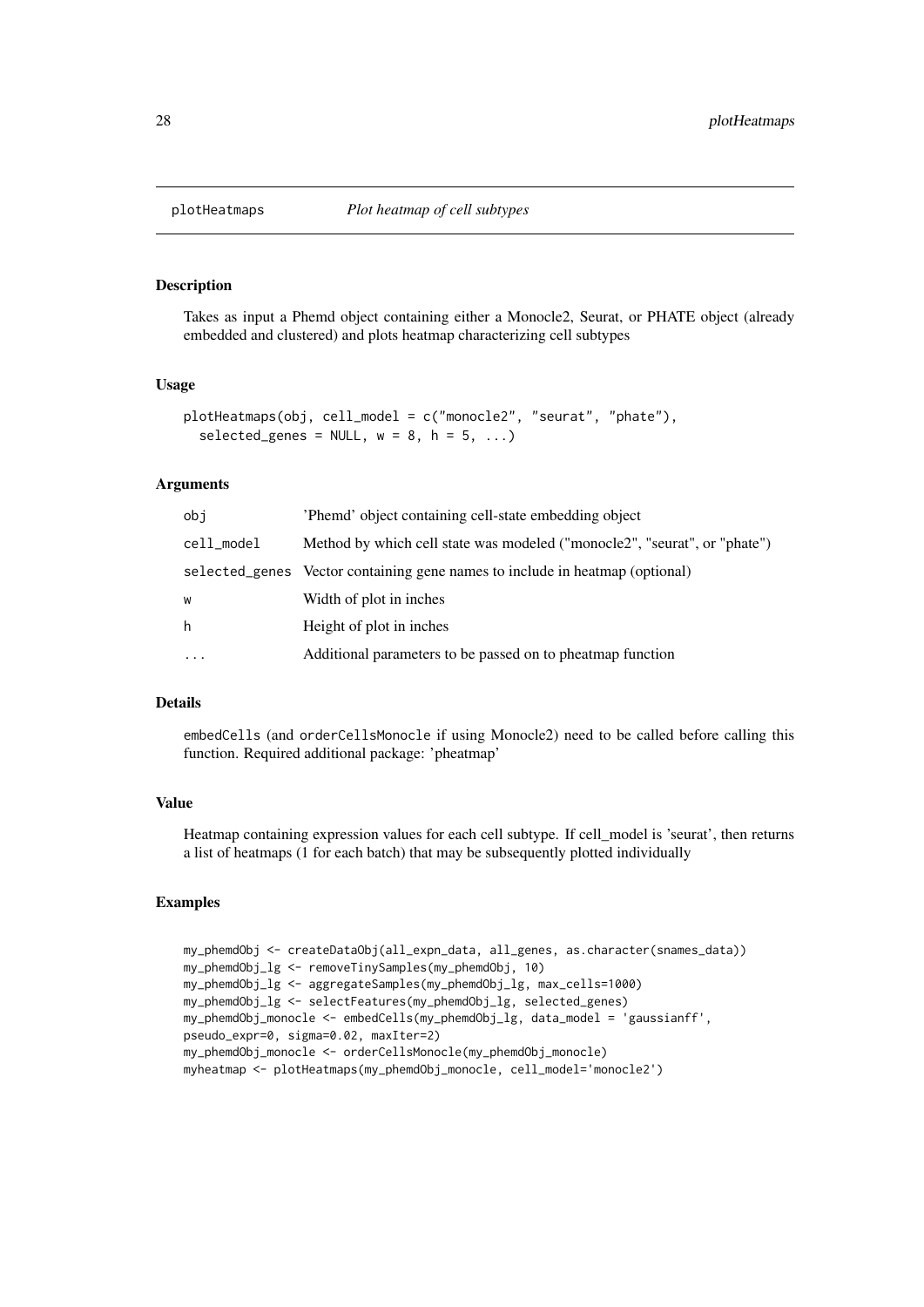<span id="page-28-0"></span>plotSummaryHistograms *Plots cell subtype frequency histograms summarizing each group of samples*

# Description

Visualizes plots of relative frequency ("weights") of cell subtypes ("bins" or "signatures") summarizing each group of single-cell samples. Each summary histogram is computed by taking the bin-wise mean of all samples in the group

# Usage

```
plotSummaryHistograms(myobj, cluster_assignments,
  cell_model = c("monocle2", "seurat", "phate"), cmap = NULL,
 ncol.plot = 4, ax.lab.sz = 2.5, title.sz = 3)
```
# Arguments

| myobj               | Phemd object containing cell subtype relative frequency in @data_cluster_weights |  |
|---------------------|----------------------------------------------------------------------------------|--|
|                     | slot                                                                             |  |
| cluster_assignments |                                                                                  |  |
|                     | Vector containing group assignments for each sample in myobj                     |  |
| cell_model          | Method by which cell state was modeled (either "monocle2", "seurat", or "phate") |  |
| cmap                | Vector containing colors by which histogram bars should be colored (optional)    |  |
| ncol.plot           | Number of columns to use to plot multi-panel histogram plot                      |  |
| ax.lab.sz           | Scaling factor for axis labels (default 2.5)                                     |  |
| title.sz            | Scaling factor for plot title (default 3)                                        |  |
|                     |                                                                                  |  |

# Details

groupSamples must be called before calling this function. Saves plots in directory called "summary\_inhibs"

#### Value

None

pooledCells *Accessor function for aggregated cells used for cell subtype definition*

# Description

Accessor function for aggregated cells used for cell subtype definition

# Usage

pooledCells(obj)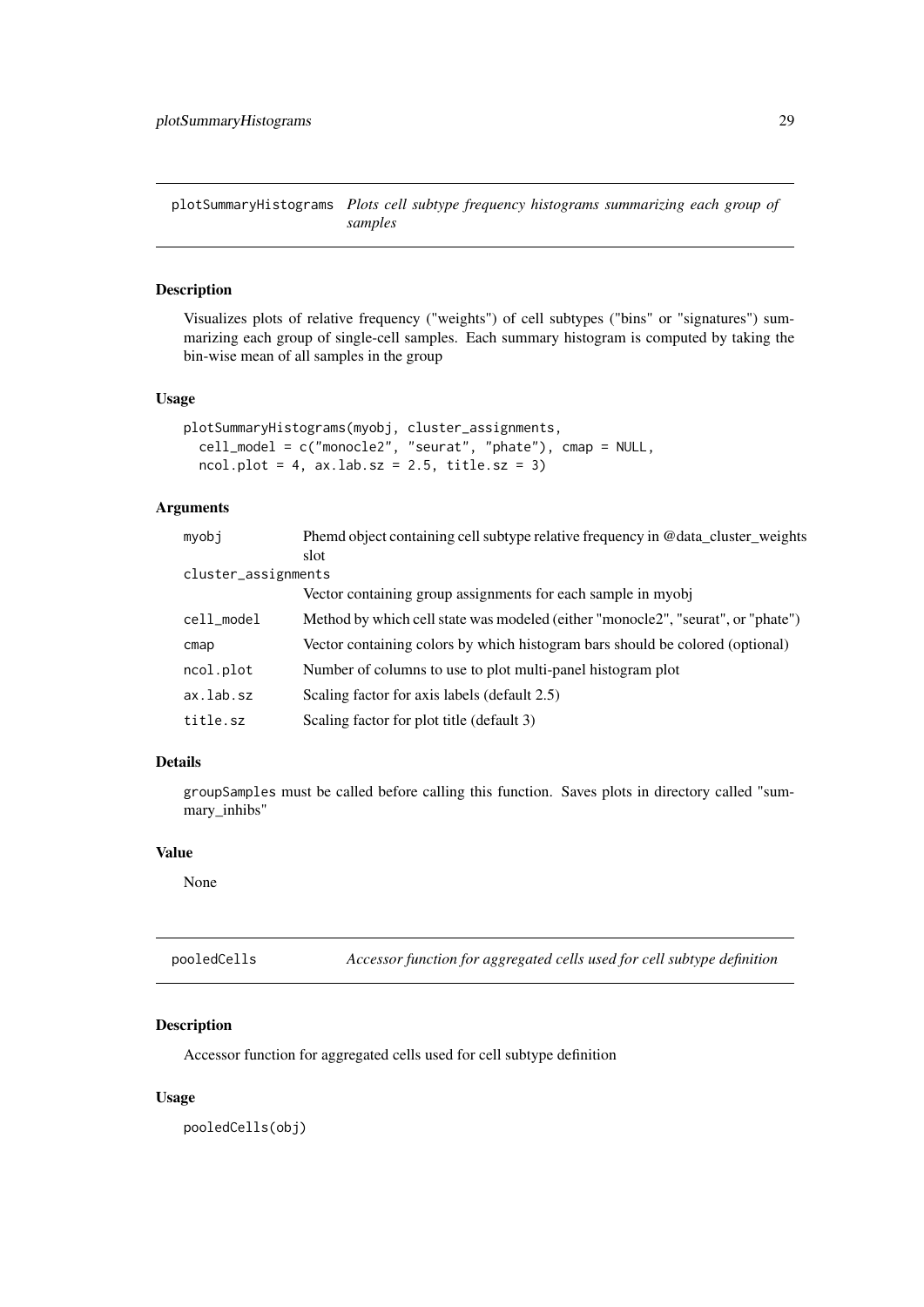# <span id="page-29-0"></span>Arguments

obj Phemd object

#### Value

Numeric matrix representing expression data for cells from all experimental conditions (rows = markers,  $\text{cols} = \text{cells}$ 

#### Examples

```
phemdObj <- createDataObj(all_expn_data, all_genes, as.character(snames_data))
cells_aggregated <- pooledCells(phemdObj)
```
printClusterAssignments

*Writes samples to file based on community detection group assignments*

# Description

Takes vector of cluster assignments and phemdObj containing sample names and writes sample groups to file

## Usage

```
printClusterAssignments(cluster_assignments, obj, dest,
 overwrite = FALSE)
```
# Arguments

| cluster_assignments |                                                                                                               |
|---------------------|---------------------------------------------------------------------------------------------------------------|
|                     | Vector containing group assignments for each sample                                                           |
| obi                 | phemdObj object containing sample names in @snames slot                                                       |
| dest                | Path to existing directory where output should be saved                                                       |
| overwrite           | Boolean representing whether or not to overwrite contents of "dest" with output<br>of printClusterAssignments |

## Details

Order of samples in obj@snames is assumed to be the same as the order of group assignments in cluster\_assignments

# Value

None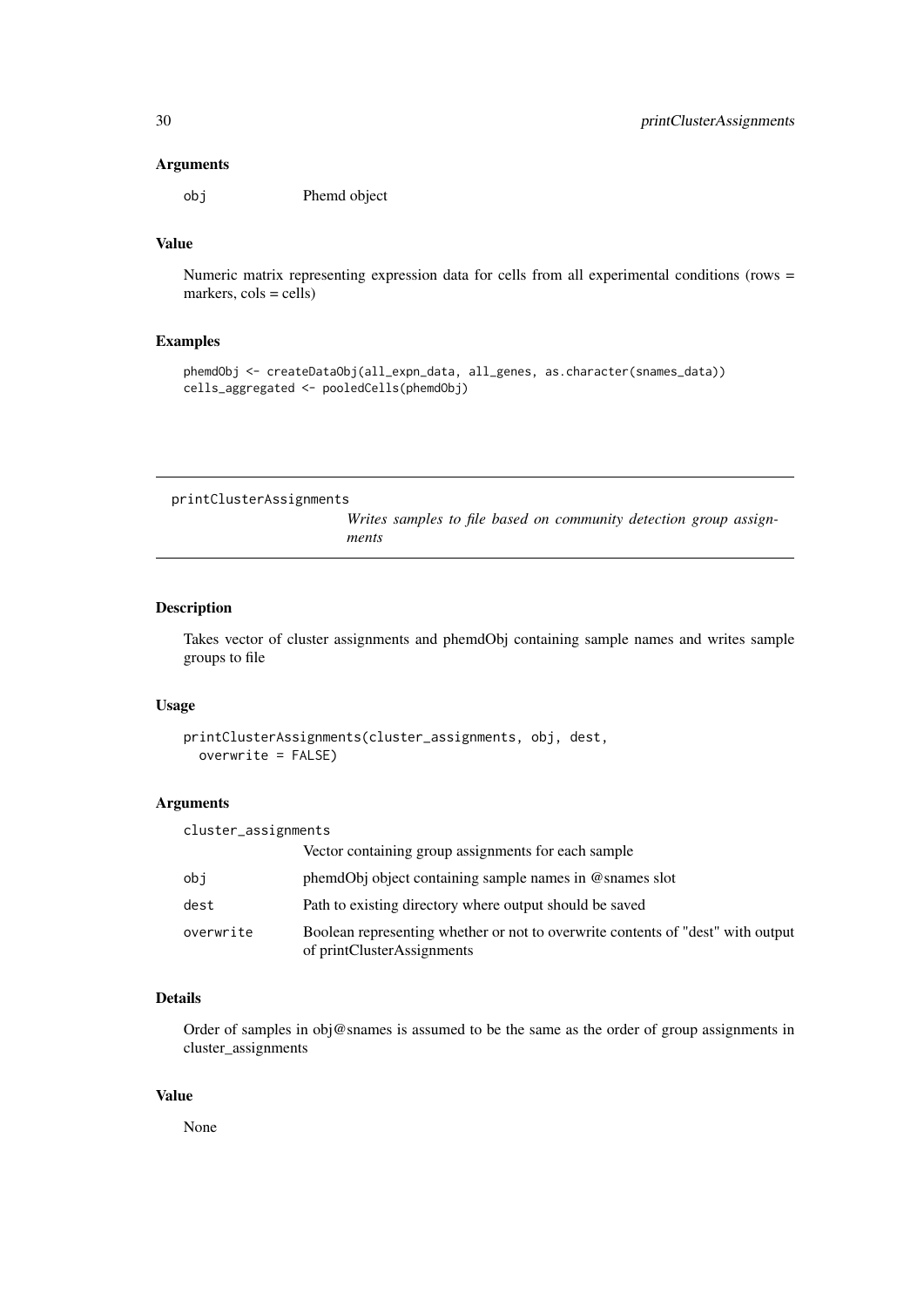#### <span id="page-30-0"></span>rawExpn 31

#### Examples

```
my_phemdObj <- createDataObj(all_expn_data, all_genes, as.character(snames_data))
my_phemdObj_lg <- removeTinySamples(my_phemdObj, 10)
my_phemdObj_lg <- aggregateSamples(my_phemdObj_lg, max_cells=1000)
my_phemdObj_monocle <- embedCells(my_phemdObj_lg, data_model = 'gaussianff', sigma=0.02, maxIter=2)
my_phemdObj_monocle <- orderCellsMonocle(my_phemdObj_monocle)
my_phemdObj_final <- clusterIndividualSamples(my_phemdObj_monocle)
my_phemdObj_final <- generateGDM(my_phemdObj_final)
my_EMD_mat <- compareSamples(my_phemdObj_final)
cluster_assignments <- groupSamples(my_EMD_mat, distfun = 'hclust', ncluster=4)
printClusterAssignments(cluster_assignments, my_phemdObj_final, '.', overwrite=TRUE)
```
rawExpn *Accessor function for stored multi-sample raw expression data*

## Description

Accessor function for stored multi-sample raw expression data

#### Usage

rawExpn(obj)

#### Arguments

obj A Phemd object.

# Value

List of matrices, each of which represents a single-cell sample

### Examples

```
phemdObj <- createDataObj(all_expn_data, all_genes, as.character(snames_data))
raw_expn_data <- rawExpn(phemdObj)
```
removeTinySamples *Remove samples with too few cells*

#### Description

Removes samples from Phemd that have fewer cells than min\_sz

# Usage

```
removeTinySamples(obj, min_sz = 20)
```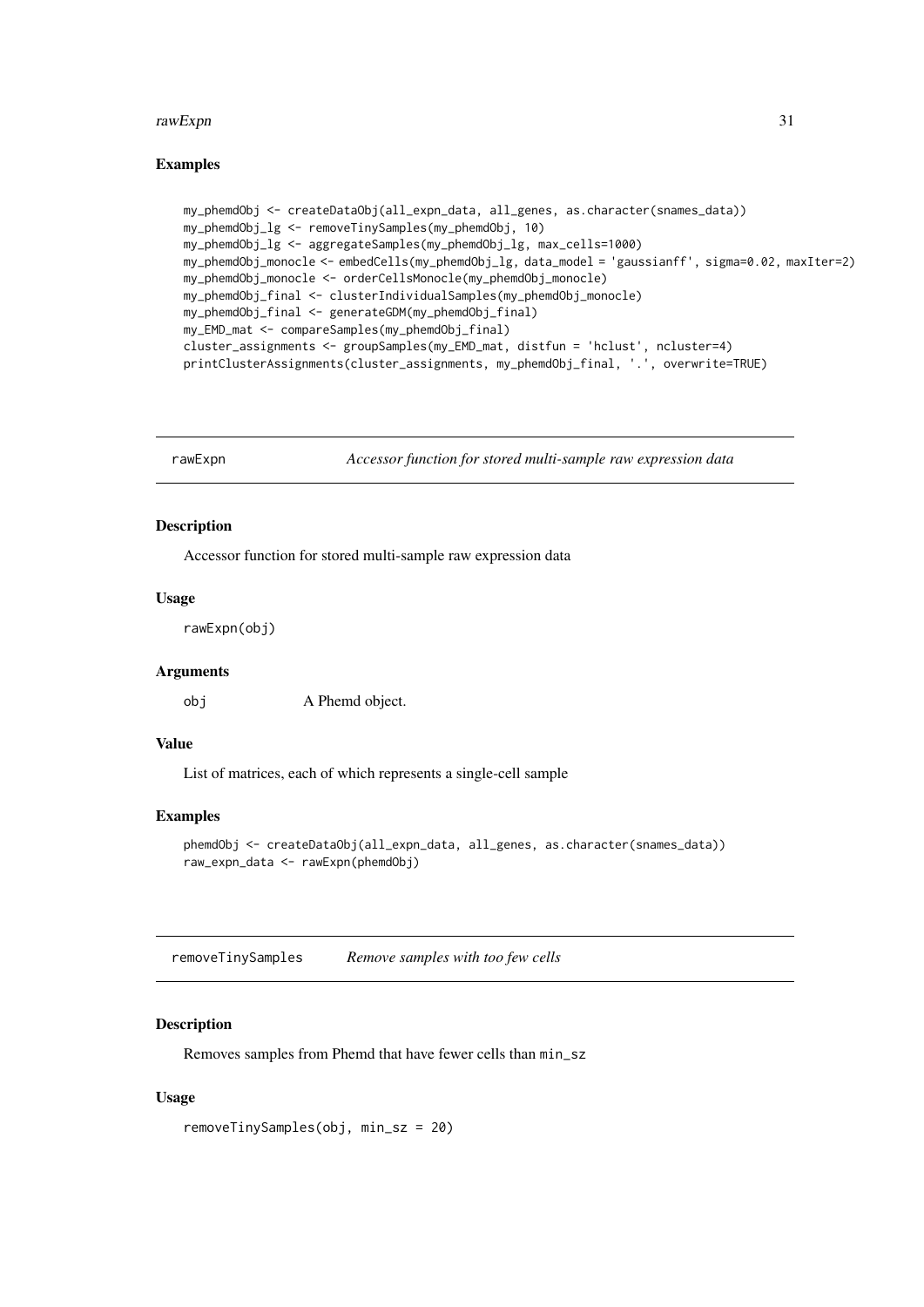<span id="page-31-0"></span>32 retrieveRefClusters

# Arguments

| obi    | 'Phemd' object containing raw expression data and associated metadata |
|--------|-----------------------------------------------------------------------|
| min sz | Minimum number of cells in each sample to be retained                 |

# Details

Note: If used, this function must be called before (and not after) the aggregateSamples function is called

# Value

'Phemd' object containing raw multi-sample expression data and associated metadata (same as input minus removed samples)

# Examples

```
my_phemdObj <- createDataObj(all_expn_data, all_genes, as.character(snames_data))
my_phemdObj_lg <- removeTinySamples(my_phemdObj, 10) #removes samples with fewer than 10 cells
```
retrieveRefClusters *Retrieve reference cell clusters*

#### Description

Takes initial Phemd struct and returns cell clusters as assigned by clustering algorithm (e.g. PHATE or Monocle2)

# Usage

```
retrieveRefClusters(obj, cell_model = c("monocle2", "seurat", "phate"),
  expn_type = "reduced", ndim = 10)
```
# Arguments

| obj        | Phemd struct containing cell-state embedding object and underlying expression<br>data                                             |
|------------|-----------------------------------------------------------------------------------------------------------------------------------|
| cell_model | String representing data model for cell-state space ("seurat", "monocle2", or<br>" $phate$ ")                                     |
| expn_type  | String representing whether to return raw expression values or coordinates in<br>dimensionality-reduced feature space             |
| ndim       | Number of dimensions in reduced dimensionality space (e.g. PHATE / CCA) to<br>use (only relevant in reduced dimensionality space) |

## Details

Private method (not exported in namespace)

#### Value

List of data matrices; each list element is of size num\_cells\_in\_cluster x num\_markers and represents a distinct cell cluster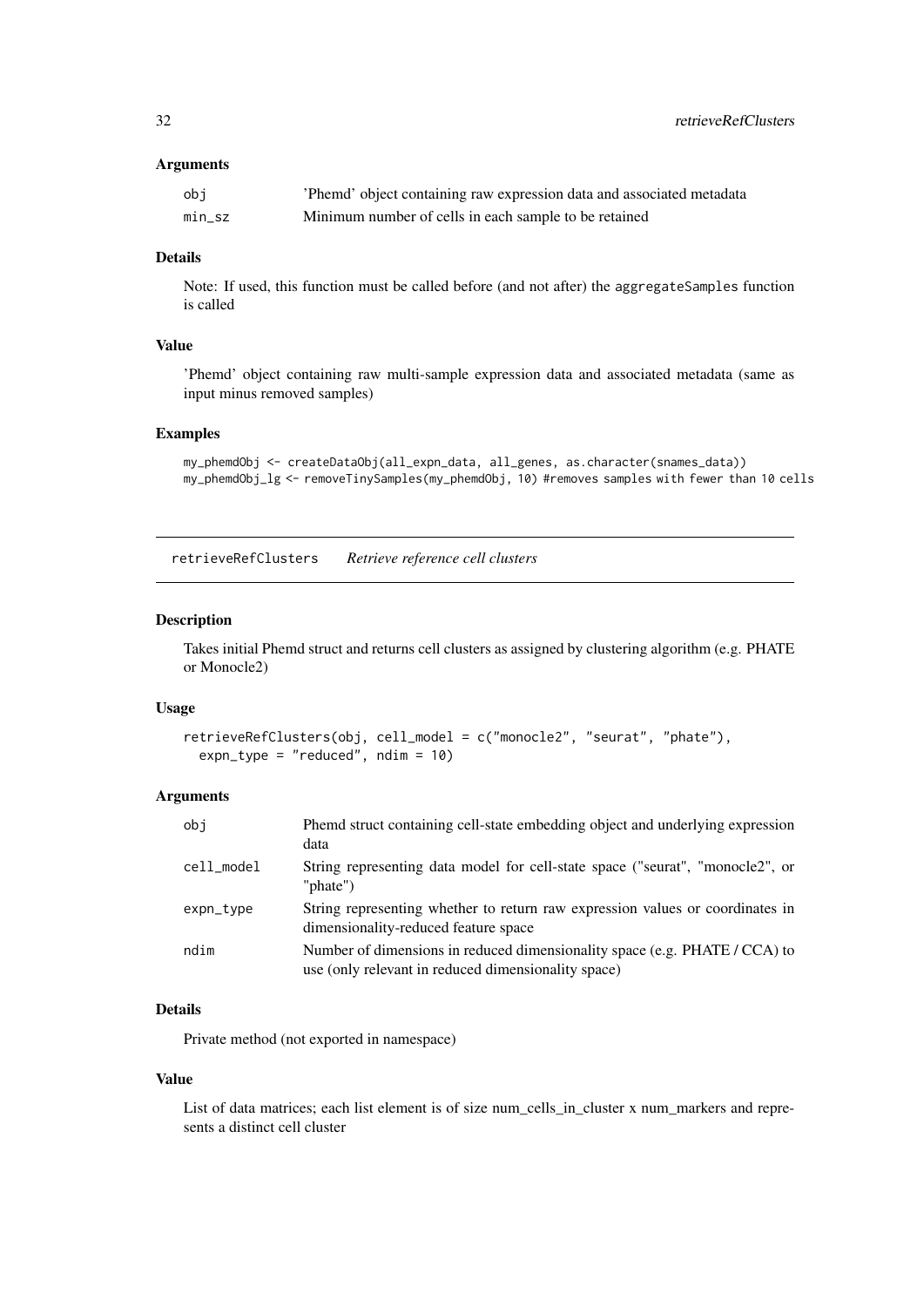#### <span id="page-32-0"></span>selected\_genes 33

#### Examples

```
## Not run:
cluster_expression_data <- retrieveRefClusters(my_phemdObj)
```
## End(Not run)

| selected_genes | Genes to be used when performing clustering and trajectory analyses |
|----------------|---------------------------------------------------------------------|
|                | on melanoma single-cell RNA-seq expression data                     |

#### Description

This object contains genes to be used when performing clustering and trajectory analyses on melanoma single-cell RNA-seq expression data.

# Usage

```
data(selected_genes)
```
# Format

Vector of length 44 representing selected genes for performing computational analyses such as generating cell embeddings and clustering cell subtypes.

#### Source

https://www.ncbi.nlm.nih.gov/geo/query/acc.cgi?acc=GSE72056

#### References

Tirosh, I. et al. Dissecting the multicellular ecosystem of metastatic melanoma by single-cell RNAseq. Science 352, 189–196 (2016)

selectFeatures *Perform feature selection on aggregated data*

#### Description

Takes as input a Phemd object with aggregated data and returns updated object after performing feature selection on aggregated data

#### Usage

```
selectFeatures(obj, selected_genes)
```
#### Arguments

obj 'Phemd' object containing aggregated data selected\_genes Vector containing names of genes to use for downstream analyses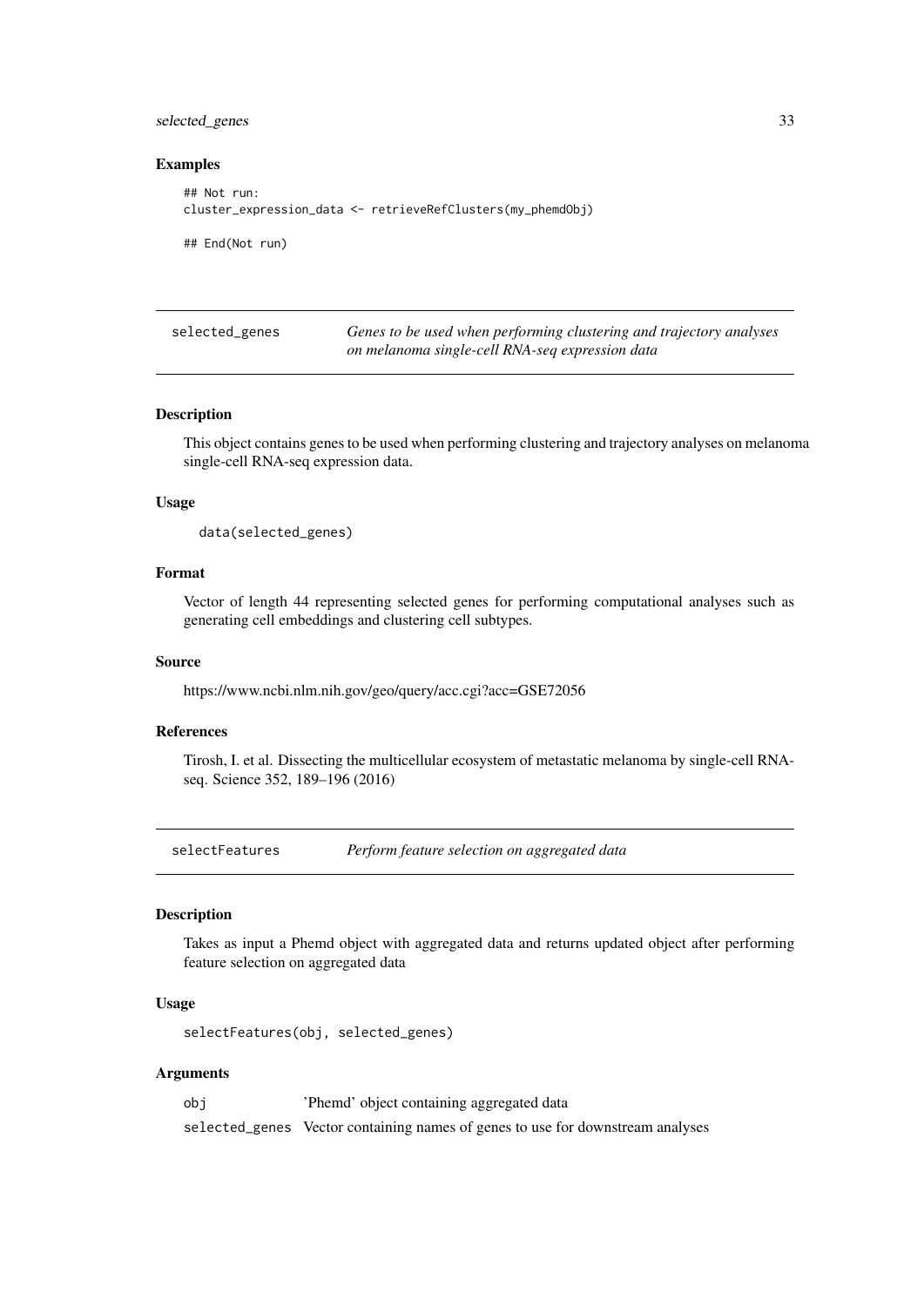# Details

aggregateSamples needs to be called before running this function

# Value

Same as input 'Phemd' object after performing feature-selection based dimensionality reduction on aggregated expression data

## Examples

```
my_phemdObj <- createDataObj(all_expn_data, all_genes, as.character(snames_data))
my_phemdObj_lg <- removeTinySamples(my_phemdObj, 10)
my_phemdObj_lg <- aggregateSamples(my_phemdObj_lg, max_cells=1000)
my_phemdObj_lg <- selectFeatures(my_phemdObj_lg, selected_genes=c('TP53',
'EGFR', 'KRAS', 'FOXP3', 'LAG3'))
```
selectMarkers *Accessor function for gene/protein markers measured in experiment*

## Description

Accessor function for gene/protein markers measured in experiment

## Usage

```
selectMarkers(obj)
```
# Arguments

obj Phemd object

#### Value

Vector representing gene/protein markers corresponding to expression matrices

```
phemdObj <- createDataObj(all_expn_data, all_genes, as.character(snames_data))
genes <- selectMarkers(phemdObj)
```
<span id="page-33-0"></span>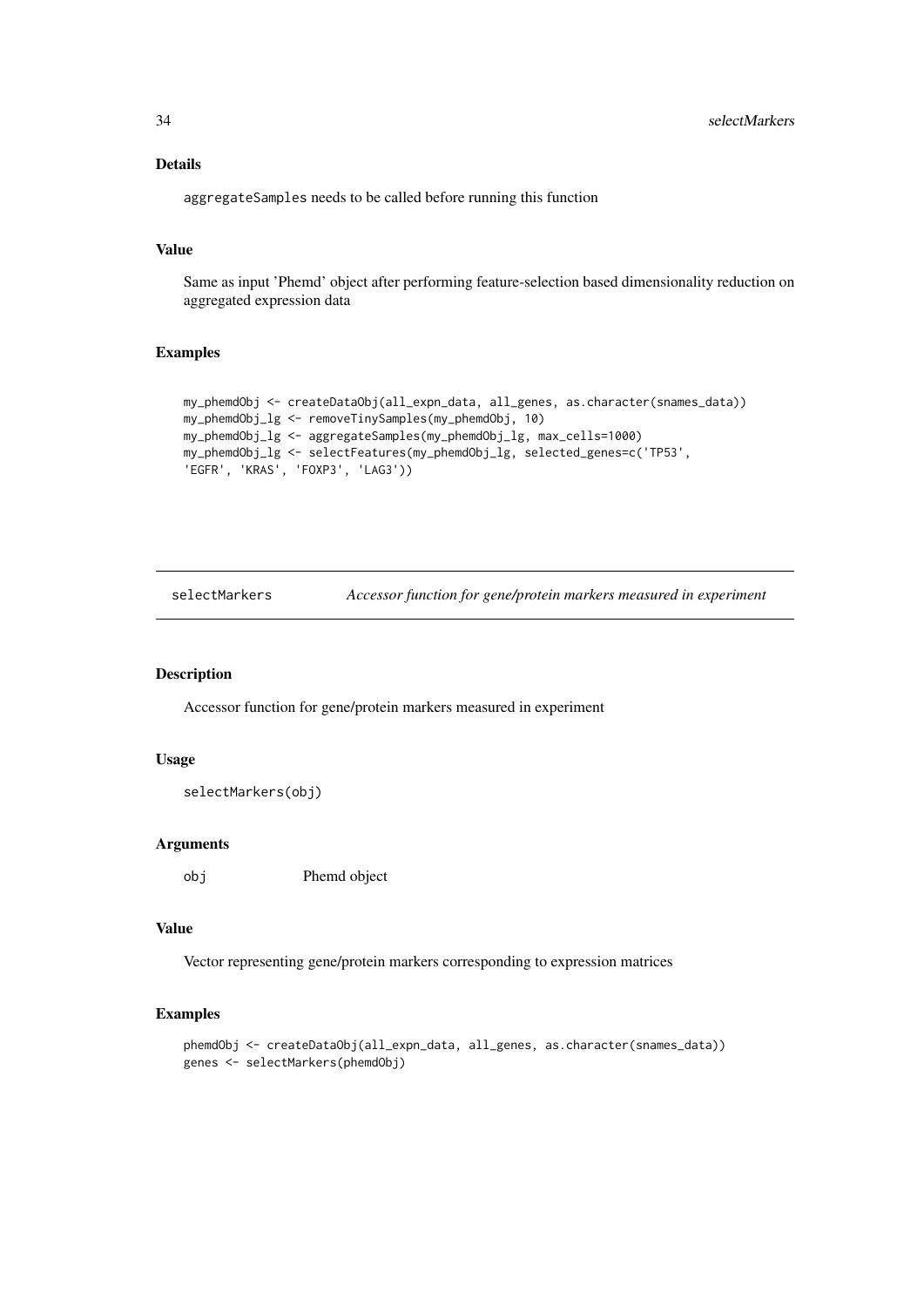<span id="page-34-0"></span>

# Description

Accessor function for stored Seurat object within Phemd object

# Usage

```
seuratInfo(obj)
```
#### Arguments

obj A Phemd object.

#### Value

An object of class 'Seurat'

#### Examples

```
phemdObj <- createDataObj(all_expn_data, all_genes, as.character(snames_data))
seurat_obj <- seuratInfo(phemdObj)
```

| sNames | Accessor function for identifiers of all single-cell samples in experi- |
|--------|-------------------------------------------------------------------------|
|        | ment                                                                    |

# Description

Accessor function for identifiers of all single-cell samples in experiment

## Usage

sNames(obj)

# Arguments

obj Phemd object

# Value

Vector representing sample names corresponding to expression matrices

```
phemdObj <- createDataObj(all_expn_data, all_genes, as.character(snames_data))
sampleIDs <- sNames(phemdObj)
```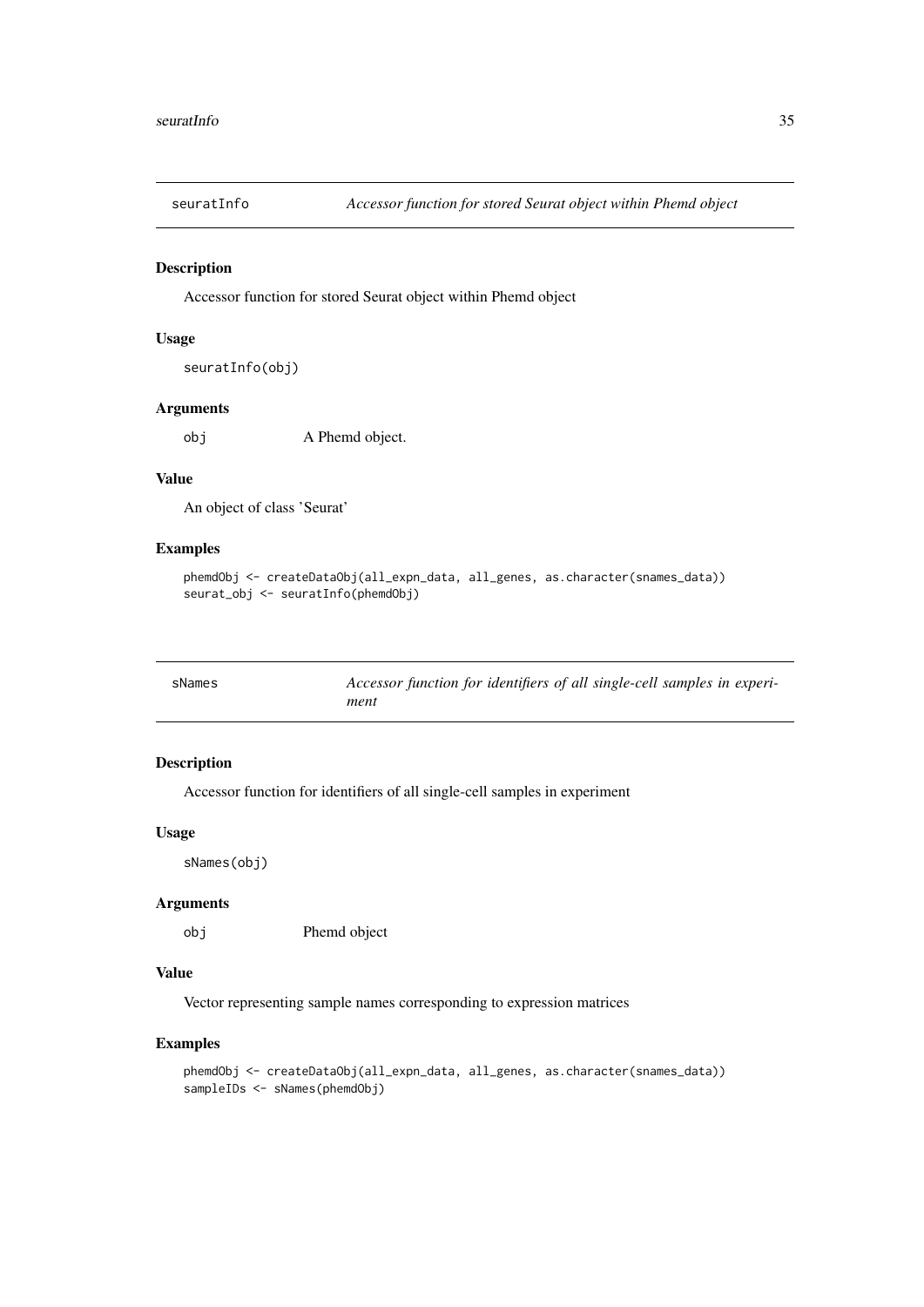<span id="page-35-0"></span>

#### Description

This object contains sample names corresponding to samples contained in melanoma expression data.

#### Usage

```
data("snames_data")
```
#### Format

Vector of length 19 representing sample names corresponding to order of samples in all\_expn\_data in melanomaData dataset.

#### Source

https://www.ncbi.nlm.nih.gov/geo/query/acc.cgi?acc=GSE72056

# References

Tirosh, I. et al. Dissecting the multicellular ecosystem of metastatic melanoma by single-cell RNAseq. Science 352, 189–196 (2016)

| subsampledBool | Accessor function for whether or not cells were subsampled when ag- |
|----------------|---------------------------------------------------------------------|
|                | gregated for cell subtype analysis                                  |

#### Description

Accessor function for whether or not cells were subsampled when aggregated for cell subtype analysis

# Usage

```
subsampledBool(obj)
```
#### Arguments

obj Phemd object

# Value

Boolean represent whether or not subsampling was performed in the data aggregation process

```
phemdObj <- createDataObj(all_expn_data, all_genes, as.character(snames_data))
subsampled <- subsampledBool(phemdObj)
```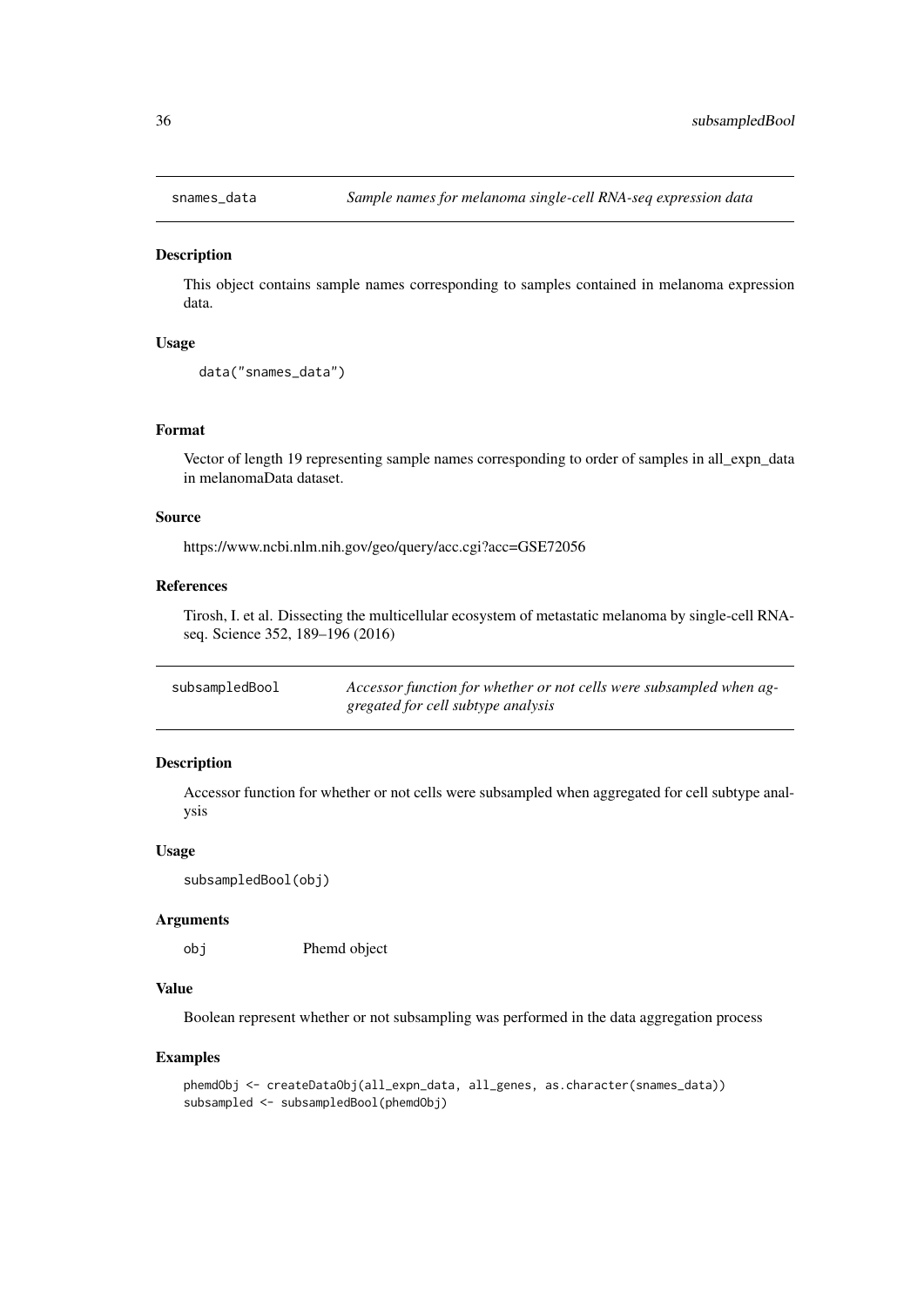<span id="page-36-0"></span>subsampledIdx *Accessor function for aggregated cells used for cell subtype definition*

## Description

Accessor function for aggregated cells used for cell subtype definition

# Usage

subsampledIdx(obj)

# Arguments

obj Phemd object

# Value

List of vectors each representing the indices of elements in rawExpn(obj) that were subsampled and combined to form "data\_aggregate"

# Examples

phemdObj <- createDataObj(all\_expn\_data, all\_genes, as.character(snames\_data)) subsampled\_idx\_list <- subsampledIdx(phemdObj)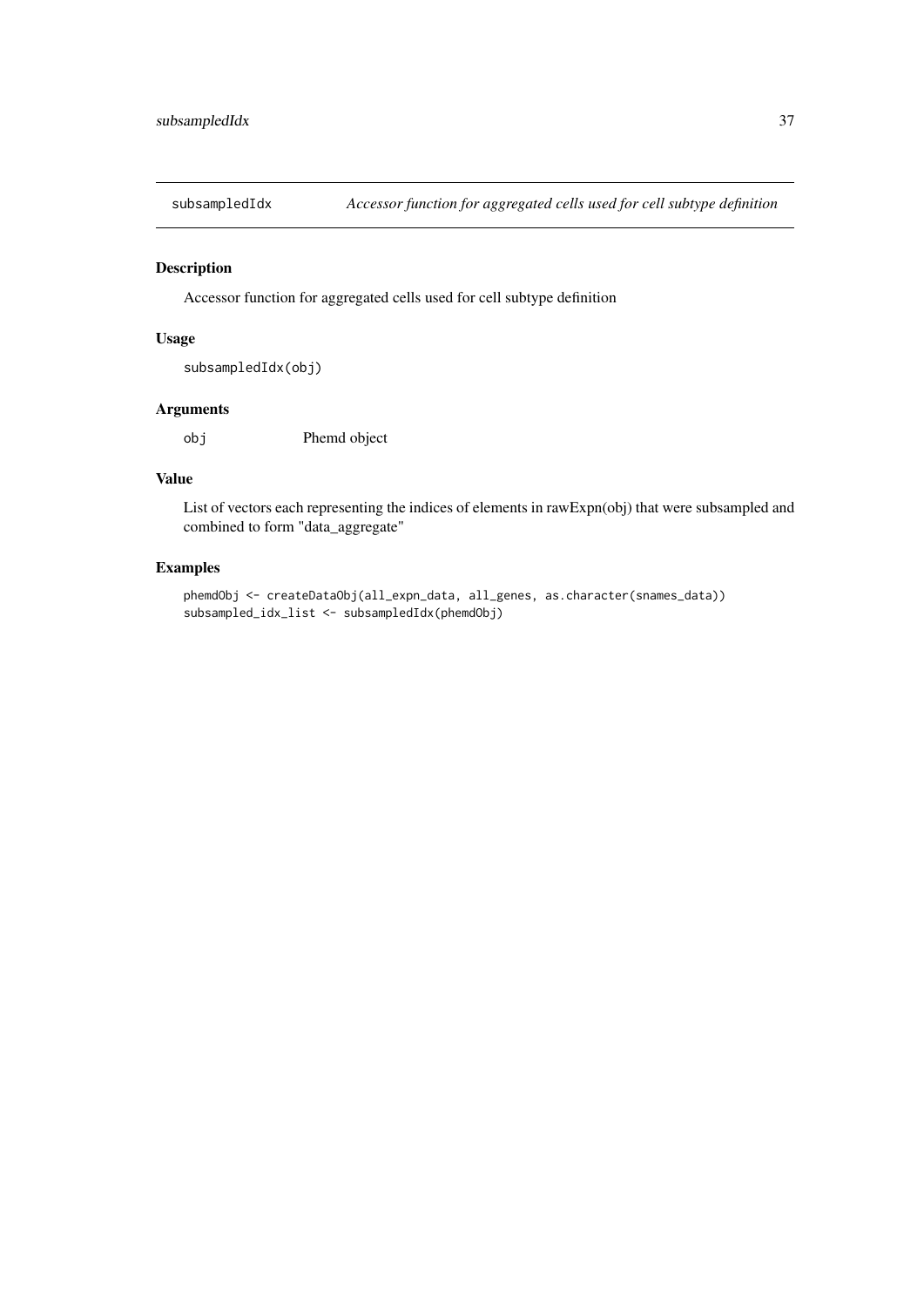# <span id="page-37-0"></span>Index

∗Topic datasets all\_expn\_data, [3](#page-2-0) all\_genes, [4](#page-3-0) heatmap\_genes, [18](#page-17-0) selected genes, [33](#page-32-0) snames\_data, [36](#page-35-0) aggregateSamples, [3](#page-2-0) all\_expn\_data, [3](#page-2-0) all\_genes, [4](#page-3-0) assignCellClusterNearestNode, [5](#page-4-0) batchIDs, [6](#page-5-0) batchIDs<- *(*Phemd-methods*)*, [22](#page-21-0) batchIDs<-,Phemd-method *(*Phemd-methods*)*, [22](#page-21-0) bindSeuratObj.[6](#page-5-0) celltypeFreqs, [7](#page-6-0) celltypeFreqs<- *(*Phemd-methods*)*, [22](#page-21-0) celltypeFreqs<-,Phemd-method *(*Phemd-methods*)*, [22](#page-21-0) clusterIndividualSamples, [7](#page-6-0) compareSamples, [8](#page-7-0) createDataObj, [9](#page-8-0) drawColnames45, [10](#page-9-0) embedCells, [10](#page-9-0) gaussianffLocal, [11](#page-10-0) GDM, [12](#page-11-0) GDM<- *(*Phemd-methods*)*, [22](#page-21-0) GDM<-,Phemd-method *(*Phemd-methods*)*, [22](#page-21-0) generateGDM, [13](#page-12-0) getArithmeticCentroids, [14](#page-13-0) getCellYield, [14](#page-13-0) getSampleCelltypeFreqs, [15](#page-14-0) getSampleHistsByCluster, [16](#page-15-0) getSampleSizes, [17](#page-16-0) groupSamples, [17](#page-16-0) heatmap\_genes, [18](#page-17-0)

identifyCentroids, [19](#page-18-0)

monocleInfo, [19](#page-18-0) monocleInfo<- *(*Phemd-methods*)*, [22](#page-21-0) monocleInfo<-,Phemd-method *(*Phemd-methods*)*, [22](#page-21-0) orderCellsMonocle, [20](#page-19-0) phateInfo, [21](#page-20-0) phateInfo<- *(*Phemd-methods*)*, [22](#page-21-0) phateInfo<-,Phemd-method *(*Phemd-methods*)*, [22](#page-21-0) Phemd, [21](#page-20-0) Phemd,ANY,ANY-method *(*Phemd-methods*)*, [22](#page-21-0) Phemd,character,ANY-method *(*Phemd-methods*)*, [22](#page-21-0) Phemd-class *(*Phemd*)*, [21](#page-20-0) Phemd-methods, [22](#page-21-0) plotCellYield, [24](#page-23-0) plotEmbeddings, [25](#page-24-0) plotGroupedSamplesDmap, [26](#page-25-0) plotHeatmaps, [28](#page-27-0) plotSummaryHistograms, [29](#page-28-0) pooledCells, [29](#page-28-0) pooledCells<- *(*Phemd-methods*)*, [22](#page-21-0) pooledCells<-,Phemd-method *(*Phemd-methods*)*, [22](#page-21-0) printClusterAssignments, [30](#page-29-0) rawExpn, [31](#page-30-0) rawExpn<- *(*Phemd-methods*)*, [22](#page-21-0) rawExpn<-,Phemd-method *(*Phemd-methods*)*, [22](#page-21-0) removeTinySamples, [31](#page-30-0) retrieveRefClusters, [32](#page-31-0) selected\_genes, [33](#page-32-0) selectFeatures, [33](#page-32-0) selectMarkers, [34](#page-33-0) selectMarkers<- *(*Phemd-methods*)*, [22](#page-21-0) selectMarkers<-,Phemd-method *(*Phemd-methods*)*, [22](#page-21-0) seuratInfo, [35](#page-34-0) seuratInfo<- *(*Phemd-methods*)*, [22](#page-21-0) seuratInfo<-, Phemd-method *(*Phemd-methods*)*, [22](#page-21-0)